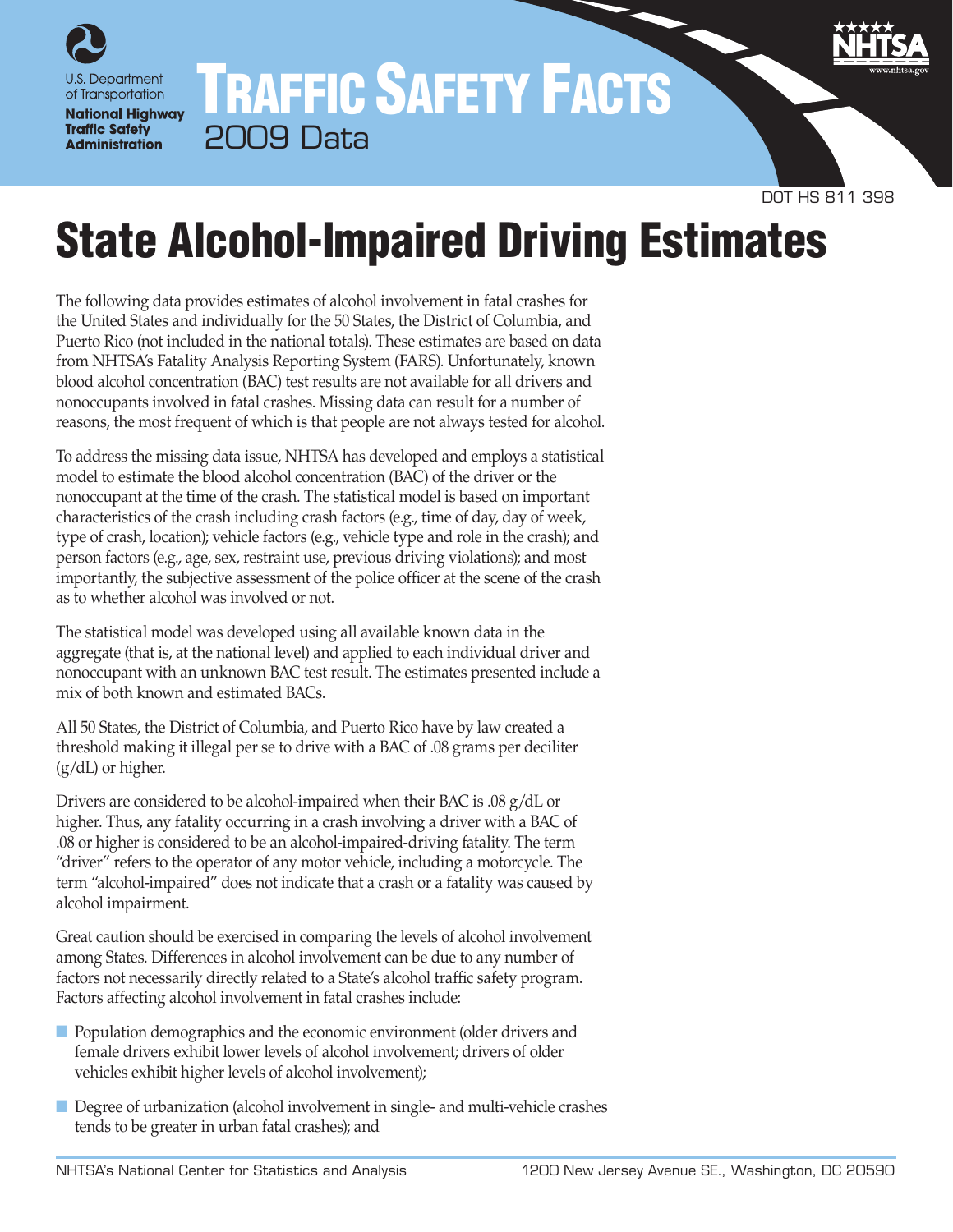### **For more information:**

Information on traffic fatalities is available from the National Center for Statistics and Analysis (NCSA), NVS-424, 1200 New Jersey Avenue SE., Washington, DC 20590. NCSA can be contacted on 800-934- 8517 or via the following e-mail address: [ncsaweb@dot.](mailto:ncsaweb%40dot.gov?subject=) [gov.](mailto:ncsaweb%40dot.gov?subject=) General information on highway traffic safety can be accessed by Internet users at [www.nhtsa.gov/NCSA](http://www.nhtsa.gov/NCSA). To report a safety-related problem or to inquire about motor vehicle safety information, contact the Vehicle Safety Hotline at 888-327-4236.

Other fact sheets available from the National Center for Statistics and Analysis are *Alcohol-Impaired Driving, Bicyclists and Other Cyclists, Children, Large Trucks, Motorcycles, Occupant Protection, Older Population, Overview, Passenger Vehicles, Pedestrians, Race and Ethnicity, Rural/Urban Comparisons, School Transportation-Related Crashes, Speeding, State Traffic Data,* and *Young Drivers.* Detailed data on motor vehicle traffic crashes are published annually in *Traffic Safety Facts: A Compilation of Motor Vehicle Crash Data from the Fatality Analysis Reporting System and the General Estimates System.*  The fact sheets and annual Traffic Safety Facts report can be accessed online at [www-nrd.](http://www-nrd.nhtsa.dot.gov/CATS/index.aspx) [nhtsa.dot.gov/CATS/index.aspx](http://www-nrd.nhtsa.dot.gov/CATS/index.aspx). ■ Types of vehicles (motorcycle riders tend to exhibit the highest levels of alcohol involvement followed by drivers of light trucks; drivers of large trucks tend to exhibit the lowest levels of alcohol involvement).

One of the major differences among States is in the degree of testing for drivers involved in fatal traffic crashes. These differences in testing affect the accuracy and reliability of the estimates presented, and for 2009 range from a low of 17-percentknown BACs to a high of 90-percent-known BACs. States with higher rates of known BACs yield estimates of fatal crash alcohol involvement with greater accuracy and precision.

## **State-by-State Data Tables**

Tables provided in these sections show estimates of alcohol-impaired driving for the Nation and on a State-by-State basis for 2000 and 2009 using NHTSA's multiple imputation model as applied to the FARS data. This model estimates BACs of drivers when their BACs are not available. The estimates presented represent the combination of known and estimated BACs.

A driver involved is considered alcohol-impaired if the driver exhibits a BAC of .08 or greater. Estimates in Tables 1 through 4 are presented for four categories:

(1) BAC of .00 (2) BAC of .01 to .07 (3) BAC of .08 or greater (alcohol-impaired) (4) BAC of .01 or greater [the sum of (2) and (3)].

*Fatalities by Highest Driver BAC in the Crash (Tables 1 and 2) – Nationwide in 2009, alcohol*impaired driving was involved in 32 percent of traffic fatalities, translating to 10,839 alcohol-impaired driving fatalities. As a comparison, in 2000, alcohol-impaired driving was involved in 32 percent of traffic fatalities (13,324 alcohol-impaired driving fatalities). Tables 1 and 2 provide these comparisons for each State and the Nation as a whole.

*Drivers Involved in Fatal Crashes by BAC of the Driver (Tables 3 and 4) – Nationwide in 2009,* 22 percent (10,102) of the drivers involved in fatal crashes were alcohol-impaired. In 2000, 21 percent (12,261) of the drivers involved in fatal crashes were alcohol-impaired. Tables 3 and 4 provide national data for drivers as well as the State data for drivers.

*BAC Test Status (Tables 5 through 9)* – This section presents the percentage of drivers involved in fatal crashes where BAC tests were given and the results were in the FARS file. Individual tables are presented for all drivers, fatally injured drivers, and surviving drivers.

Nationwide in 2009, a total of 15,505 (71%) fatally injured drivers out of 21,798 had BAC test results. For surviving drivers, BAC test results were known for 6,372 (27%) of 23,432 drivers. Overall in 2009, FARS contained BAC test results for 21,877 (48%) of 45,230 drivers involved in fatal crashes. Statistics for the base year 2000 are also presented. Any individual State proportion which is greater than the national percentage is considered good. The higher the proportion of drivers with known BAC test results, the more reliable the State estimates.

*State-Level Estimates on a Regional Basis (Table 10)* – For the States in the various NHTSA regions, the following table summarizes the estimated percentages of fatalities that were alcohol-impaired (BAC of .08 or greater) in 2000 and 2009, and the estimated percentage of drivers with BACs of .08 or greater involved in fatal crashes.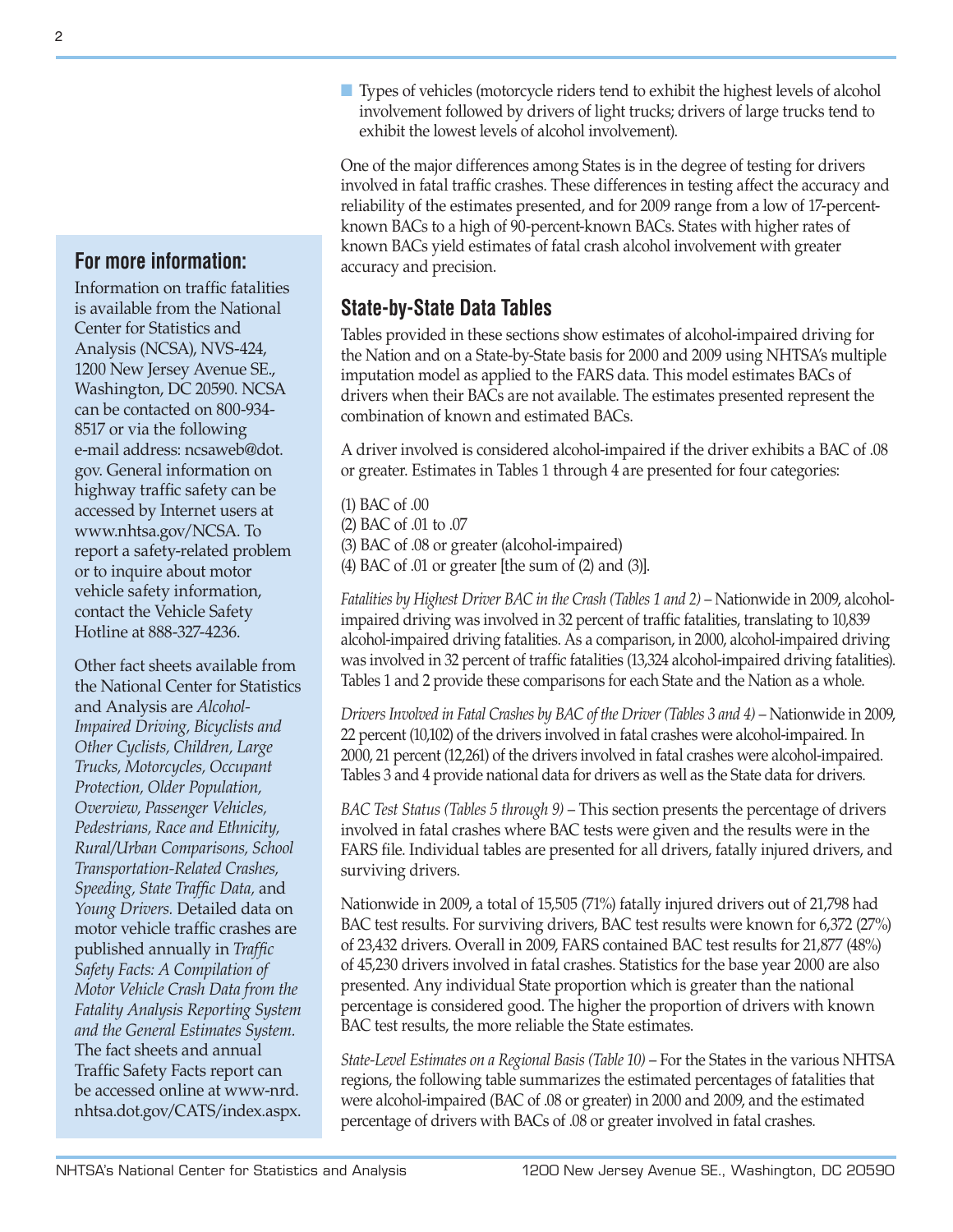#### Table 1 **Fatalities by Highest Driver BAC in the Crash, 2000**

|                         | <b>Total Fatalities*</b> | $BAC = .00$     |                 |                 | $BAC = .01 - .07$ | $BAC=.08+$       |                                    | $BAC=.01+$       |                 |
|-------------------------|--------------------------|-----------------|-----------------|-----------------|-------------------|------------------|------------------------------------|------------------|-----------------|
| <b>State</b>            | <b>Number</b>            | <b>Number</b>   | <b>Percent</b>  | <b>Number</b>   | <b>Percent</b>    | <b>Number</b>    | <b>Percent</b>                     | <b>Number</b>    | <b>Percent</b>  |
| Alabama                 | 996                      | 589             | 59              | 51              | 5                 | 355              | $\overline{36}$                    | 406              | 41              |
| Alaska                  | 106                      | 52              | 49              | 6               | $\overline{5}$    | 49               | 46                                 | 54               | $\overline{51}$ |
| Arizona                 | 1,036                    | 617             | 60              | $\overline{58}$ | 6                 | 347              | $\overline{33}$                    | 405              | $\overline{39}$ |
| <b>Arkansas</b>         | 652                      | 445             | 68              | $\overline{45}$ | $\overline{7}$    | 162              | $\overline{25}$                    | 207              | $\overline{32}$ |
| <b>California</b>       | 3,753                    | 2,522           | 67              | 239             | 6                 | 987              | $\overline{26}$                    | 1,225            | $\overline{33}$ |
| Colorado                | 681                      | 444             | 65              | 44              | 6                 | 192              | $\overline{28}$                    | 237              | $\overline{35}$ |
| <b>Connecticut</b>      | 341                      | 193             | $\overline{57}$ | 20              | 6                 | 127              | $\overline{37}$                    | 147              | 43              |
| <b>Delaware</b>         | 123                      | 69              | $\overline{56}$ | 10              | 8                 | 44               | $\overline{36}$                    | 54               | 44              |
| <b>Dist of Columbia</b> | 48                       | $\overline{29}$ | 61              | $\overline{2}$  | $\overline{5}$    | 15               | $\overline{30}$                    | 17               | $\overline{35}$ |
| <b>Florida</b>          | 2,999                    | 1,930           | 64              | 178             | 6                 | 891              | $\overline{30}$                    | 1,069            | $\overline{36}$ |
| Georgia                 | 1,541                    | 1,013           | 66              | 92              | 6                 | 434              | $\overline{28}$                    | 526              | $\overline{34}$ |
| Hawaii                  | $\overline{132}$         | 81              | 61              | 8               | 6                 | 42               | $\overline{32}$                    | 50               | $\overline{38}$ |
| Idaho                   | 276                      | 158             | $\overline{57}$ | 29              | $\overline{11}$   | $\overline{88}$  | $\overline{32}$                    | 118              | $\overline{43}$ |
| <b>Illinois</b>         | 1,418                    | 842             | 59              | $\overline{87}$ | 6                 | 488              | $\overline{34}$                    | $\overline{575}$ | 41              |
| Indiana                 | 886                      | 598             | 68              | $\overline{56}$ | $\overline{6}$    | 227              | $\overline{26}$                    | 284              | $\overline{32}$ |
| lowa                    | 445                      | 309             | 69              | $\overline{21}$ | $\overline{5}$    | 113              | $\overline{25}$                    | 134              | $\overline{30}$ |
| <b>Kansas</b>           | 461                      | 300             | 65              | $\overline{24}$ | $\overline{5}$    | 135              | $\overline{29}$                    | 160              | $\overline{35}$ |
| <b>Kentucky</b>         | 820                      | 555             | 68              | $\overline{42}$ | $\overline{5}$    | $\overline{222}$ | $\overline{27}$                    | 264              | $\overline{32}$ |
| <b>Louisiana</b>        | 938                      | 513             | $\overline{55}$ | 68              | $\overline{7}$    | 354              | $\overline{38}$                    | 422              | $\overline{45}$ |
| <b>Maine</b>            | 169                      | 119             | $\overline{70}$ | 9               | $\overline{5}$    | 39               | $\overline{23}$                    | 48               | 29              |
| <b>Maryland</b>         | 588                      | 383             | 65              | 46              | $\overline{8}$    | 159              | $\overline{27}$                    | 204              | $\overline{35}$ |
| <b>Massachusetts</b>    | 433                      | 241             | $\overline{56}$ | $\overline{38}$ | $\overline{9}$    | 152              | $\overline{35}$                    | 191              | 44              |
| <b>Michigan</b>         | 1,382                    | 905             | 66              | $\overline{76}$ | 6                 | 400              | $\overline{29}$                    | 477              | $\overline{34}$ |
| <b>Minnesota</b>        | 625                      | 378             | 60              | 33              | $\overline{5}$    | 213              | $\overline{34}$                    | 246              | $\overline{39}$ |
| <b>Mississippi</b>      | 949                      | 585             | 62              | 63              | 7                 | 302              | $\overline{32}$                    | 365              | $\overline{38}$ |
| <b>Missouri</b>         | 1,157                    | 665             | $\overline{57}$ | 59              | 5                 | 432              | $\overline{37}$                    | 490              | 42              |
| <b>Montana</b>          | 237                      | 124             | 52              | 10              | 4                 | 100              | 42                                 | 110              | $\overline{47}$ |
| <b>Nebraska</b>         | 276                      | 180             | 65              | 24              | 9                 | $\overline{72}$  | $\overline{26}$                    | $\overline{96}$  | $\overline{35}$ |
| <b>Nevada</b>           | 323                      | 191             | 59              | $\overline{21}$ | $\overline{7}$    | 108              | $\overline{33}$                    | 129              | 40              |
| <b>New Hampshire</b>    | 126                      | 79              | 63              | 5               | 4                 | 42               | $\overline{33}$                    | 47               | $\overline{37}$ |
| <b>New Jersey</b>       | 731                      | 454             | 62              | $\overline{48}$ | 7                 | 228              | $\overline{31}$                    | 276              | $\overline{38}$ |
| <b>New Mexico</b>       | 432                      | 243             | $\overline{56}$ | $\overline{34}$ | 8                 | 151              | $\overline{35}$                    | 185              | 43              |
| <b>New York</b>         | 1,460                    | 1,054           | $\overline{72}$ | $\overline{73}$ | $\overline{5}$    | 329              | $\overline{23}$                    | 402              | $\overline{28}$ |
| <b>North Carolina</b>   | 1,557                    | 1,008           | 65              | $\overline{78}$ | $\overline{5}$    | 470              | $\overline{30}$                    | 548              | 35              |
| <b>North Dakota</b>     | 86                       | 46              | $\overline{53}$ | 4               | $\overline{4}$    | $\overline{37}$  | 43                                 | 40               | $\overline{47}$ |
| <b>Ohio</b>             | 1,366                    | 830             | 61              | 68              | $\overline{5}$    | 467              | $\overline{34}$                    | 535              | $\overline{39}$ |
| <b>Oklahoma</b>         | 650                      | 435             | 67              | 34              | $\overline{5}$    | 179              | $\overline{27}$                    | 213              | 33              |
| <b>Oregon</b>           | 451                      | 283             | 63              | $\overline{37}$ | 8                 | 129              | $\overline{29}$                    | 167              | $\overline{37}$ |
| Pennsylvania            | 1,520                    | 915             | 60              | 60              | 4                 | 533              | $\overline{35}$                    | 593              | $\overline{39}$ |
| <b>Rhode Island</b>     | 80                       | 42              | 53              | 4               | $\overline{5}$    | $\overline{34}$  | 42                                 | $\overline{38}$  | 48              |
| <b>South Carolina</b>   | 1,065                    | 620             | $\overline{58}$ | $\overline{55}$ | $\overline{5}$    | 388              | $\overline{36}$                    | 443              | 42              |
| <b>South Dakota</b>     | 173                      | $\overline{92}$ | 53              | 10              | 6                 | 67               | $\overline{39}$                    | $\overline{77}$  | 44              |
| <b>Tennessee</b>        | 1,307                    | 800             | 61              | 80              | 6                 | 415              | $\overline{32}$                    | 495              | 38              |
| <b>Texas</b>            | 3,779                    | 2,073           | 55              | 201             | 5                 | 1,499            | 40                                 | 1,700            | 45              |
| <b>Utah</b>             | 373                      | 274             | 73              | 15              | 4                 | 84               | $\overline{22}$                    | 99               | 27              |
| <b>Vermont</b>          | $\overline{76}$          | 46              | 61              | 3               | 4                 | $\overline{26}$  | 34                                 | $\overline{29}$  | $\overline{38}$ |
| Virginia                | 929                      | 594             | 64              | $\overline{53}$ | $6\overline{6}$   | 280              | $\overline{30}$<br>$\overline{36}$ | 333              | $\overline{36}$ |
| <b>Washington</b>       | 631                      | 361             | $\overline{57}$ | 43              | 7                 | 224              |                                    | 267              | 42              |
| <b>West Virginia</b>    | 411                      | 231             | $\overline{56}$ | $\overline{18}$ | $\overline{4}$    | 159              | $\overline{39}$                    | 177              | 43              |
| <b>Wisconsin</b>        | 799                      | 462             | 58              | 38              | $\overline{5}$    | 295              | $\overline{37}$                    | 334              | 42              |
| Wyoming                 | 152                      | 109             | $\overline{72}$ | 4               | $\overline{3}$    | 39               | $\overline{26}$                    | 43               | $\overline{28}$ |
| <b>National</b>         | 41,945                   | 26,082          | 62              | 2,422           | $\overline{6}$    | 13,324           | 32                                 | 15,746           | 38              |
| <b>Puerto Rico</b>      | 568                      | 347             | 61              | 51              | $\overline{9}$    | 165              | $\overline{29}$                    | 216              | $\overline{38}$ |

\*Includes fatalities in crashes in which there was no driver coded.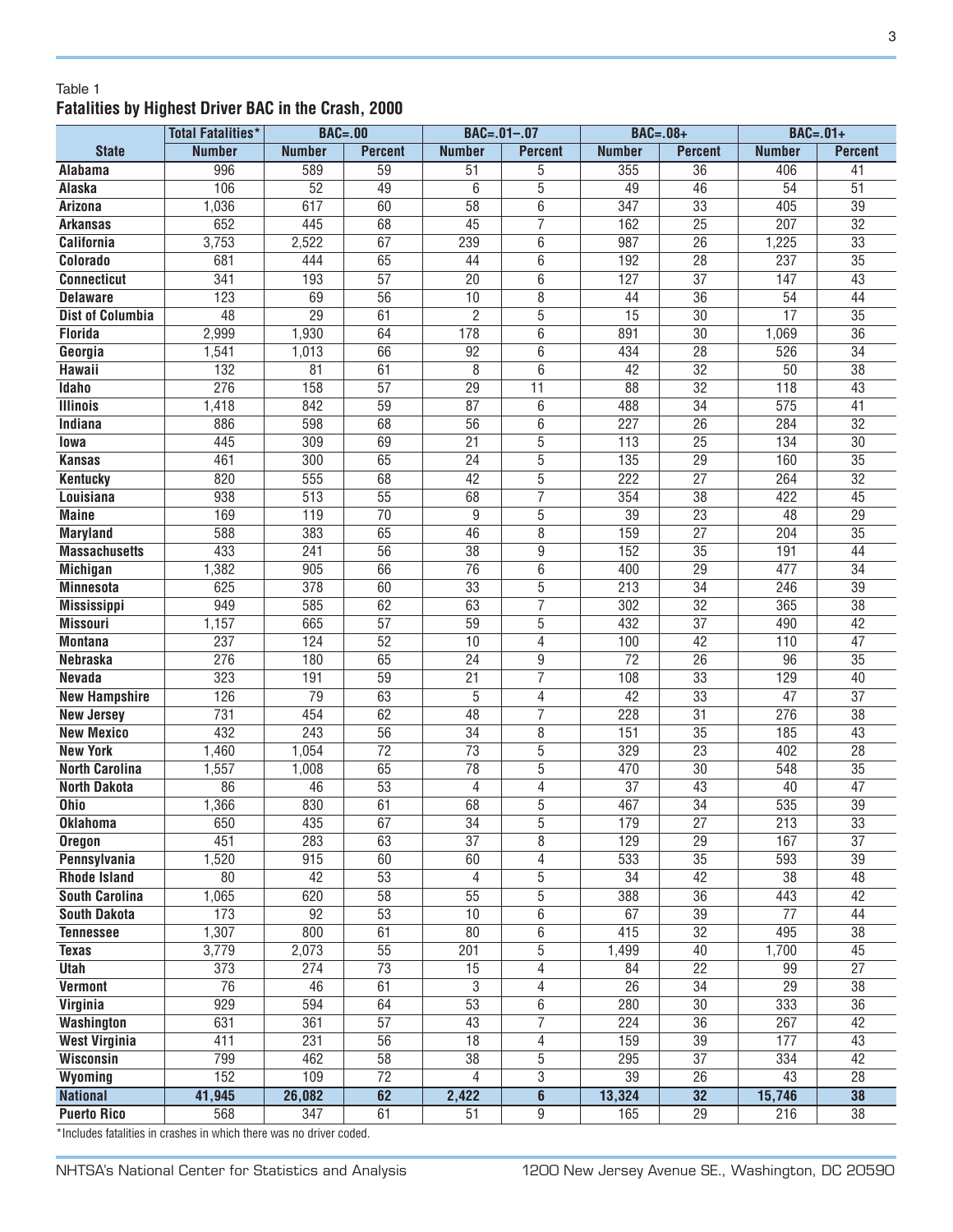#### Table 2 **Fatalities by Highest Driver BAC in the Crash, 2009**

|                         | <b>Total Fatalities*</b> | <b>BAC=.00</b>   |                 | $BAC = .01 - .07$ |                         | $BAC=.08+$       |                 | $BAC=.01+$      |                 |
|-------------------------|--------------------------|------------------|-----------------|-------------------|-------------------------|------------------|-----------------|-----------------|-----------------|
| <b>State</b>            | <b>Number</b>            | <b>Number</b>    | <b>Percent</b>  | <b>Number</b>     | <b>Percent</b>          | <b>Number</b>    | <b>Percent</b>  | <b>Number</b>   | <b>Percent</b>  |
| Alabama                 | 848                      | 522              | 62              | 46                | 5                       | 280              | $\overline{33}$ | 325             | 38              |
| Alaska                  | 64                       | $\overline{42}$  | 65              | $\overline{3}$    | 4                       | $\overline{20}$  | $\overline{31}$ | $\overline{22}$ | $\overline{35}$ |
| Arizona                 | 807                      | $\overline{514}$ | 64              | 42                | 5                       | 219              | $\overline{27}$ | 260             | $\overline{32}$ |
| <b>Arkansas</b>         | 585                      | $\overline{372}$ | 64              | $\overline{43}$   | $\overline{7}$          | 168              | $\overline{29}$ | 211             | $\overline{36}$ |
| <b>California</b>       | 3,081                    | 1,956            | 63              | 168               | 5                       | 950              | $\overline{31}$ | 1,118           | $\overline{36}$ |
| Colorado                | 465                      | 285              | 61              | 20                | 4                       | 158              | $\overline{34}$ | 178             | $\overline{38}$ |
| <b>Connecticut</b>      | 223                      | 109              | 49              | 15                | 7                       | 99               | 44              | 114             | $\overline{51}$ |
| <b>Delaware</b>         | 116                      | 68               | $\overline{58}$ | 4                 | 3                       | $\overline{45}$  | $\overline{38}$ | 48              | 42              |
| <b>Dist of Columbia</b> | $\overline{29}$          | $\overline{17}$  | $\overline{59}$ | $\overline{2}$    | $\overline{7}$          | 10               | $\overline{35}$ | $\overline{12}$ | 41              |
| <b>Florida</b>          | 2,558                    | 1,649            | 64              | 134               | 5                       | 770              | $\overline{30}$ | 904             | $\overline{35}$ |
| Georgia                 | 1,284                    | 885              | 69              | 63                | $\overline{5}$          | 331              | $\overline{26}$ | 394             | $\overline{31}$ |
| Hawaii                  | 109                      | $\overline{51}$  | 46              | 6                 | 6                       | 52               | $\overline{48}$ | 59              | $\overline{54}$ |
| Idaho                   | 226                      | 160              | $\overline{71}$ | $\overline{7}$    | $\overline{3}$          | $\overline{58}$  | $\overline{26}$ | 65              | $\overline{29}$ |
| <b>Illinois</b>         | 911                      | 530              | $\overline{58}$ | 62                | $\overline{7}$          | $\overline{319}$ | $\overline{35}$ | 381             | 42              |
| Indiana                 | 693                      | 443              | 64              | $\overline{39}$   | 6                       | $\overline{210}$ | $\overline{30}$ | 249             | $\overline{36}$ |
| lowa                    | $\overline{372}$         | 254              | 68              | $\overline{22}$   | 6                       | $\overline{96}$  | $\overline{26}$ | 118             | $\overline{32}$ |
| <b>Kansas</b>           | 386                      | 208              | 54              | $\overline{23}$   | 6                       | 154              | 40              | 177             | 46              |
| <b>Kentucky</b>         | 791                      | 550              | $\overline{70}$ | 45                | 6                       | 194              | $\overline{25}$ | 239             | $\overline{30}$ |
| Louisiana               | 821                      | 455              | $\overline{55}$ | $\overline{72}$   | 9                       | 295              | $\overline{36}$ | 366             | $\overline{45}$ |
| <b>Maine</b>            | 159                      | 106              | 67              | 6                 | 4                       | $\overline{47}$  | $\overline{29}$ | $\overline{53}$ | $\overline{33}$ |
| <b>Maryland</b>         | 547                      | 354              | 65              | $\overline{32}$   | 6                       | 162              | $\overline{30}$ | 194             | $\overline{35}$ |
| <b>Massachusetts</b>    | 334                      | 201              | 60              | $\overline{23}$   | 7                       | 108              | $\overline{32}$ | 130             | $\overline{39}$ |
| <b>Michigan</b>         | 871                      | 579              | 67              | 45                | 5                       | 246              | 28              | 291             | 33              |
| <b>Minnesota</b>        | 421                      | 289              | 69              | $\overline{23}$   | 5                       | 108              | $\overline{26}$ | 131             | $\overline{31}$ |
| <b>Mississippi</b>      | 700                      | 436              | 62              | $\overline{30}$   | 4                       | 234              | 33              | 264             | $\overline{38}$ |
| <b>Missouri</b>         | 878                      | 518              | 59              | $\overline{58}$   | 7                       | 300              | $\overline{34}$ | 358             | 41              |
| <b>Montana</b>          | 221                      | 129              | $\overline{58}$ | 11                | 5                       | 81               | $\overline{36}$ | 92              | 42              |
| <b>Nebraska</b>         | 223                      | 135              | 61              | $\overline{22}$   | $\overline{10}$         | 66               | $\overline{30}$ | $\overline{88}$ | $\overline{39}$ |
| <b>Nevada</b>           | 243                      | 152              | 63              | $\overline{22}$   | 9                       | 68               | $\overline{28}$ | $\overline{90}$ | $\overline{37}$ |
| <b>New Hampshire</b>    | 110                      | $\overline{73}$  | 66              | $\overline{7}$    | 6                       | 30               | $\overline{27}$ | $\overline{36}$ | 33              |
| <b>New Jersey</b>       | 583                      | 397              | 68              | $\overline{36}$   | $\overline{6}$          | 149              | $\overline{25}$ | 185             | $\overline{32}$ |
| <b>New Mexico</b>       | 361                      | 232              | 64              | $\overline{15}$   | 4                       | 114              | $\overline{32}$ | 129             | $\overline{36}$ |
| <b>New York</b>         | 1,156                    | 766              | 66              | 68                | 6                       | 321              | $\overline{28}$ | 388             | $\overline{34}$ |
| <b>North Carolina</b>   | 1,314                    | 879              | 67              | 67                | 5                       | 363              | $\overline{28}$ | 430             | 33              |
| <b>North Dakota</b>     | 140                      | 81               | $\overline{58}$ | 6                 | 4                       | 54               | $\overline{38}$ | $\overline{59}$ | 42              |
| <b>Ohio</b>             | 1,021                    | 643              | 63              | $\overline{54}$   | 5                       | 324              | $\overline{32}$ | 378             | $\overline{37}$ |
| <b>Oklahoma</b>         | 738                      | 473              | 64              | $\overline{30}$   | 4                       | 235              | $\overline{32}$ | 265             | $\overline{36}$ |
| <b>Oregon</b>           | 377                      | 235              | 62              | $\overline{26}$   | $\overline{7}$          | 115              | $\overline{30}$ | 141             | $\overline{37}$ |
| Pennsylvania            | 1,256                    | 783              | 62              | 64                | 5                       | 406              | $\overline{32}$ | 470             | $\overline{37}$ |
| <b>Rhode Island</b>     | 83                       | 43               | 52              | 7                 | $\overline{8}$          | $\overline{34}$  | 40              | 40              | 48              |
| <b>South Carolina</b>   | 894                      | 468              | 52              | 47                | 5                       | 377              | 42              | 423             | 47              |
| <b>South Dakota</b>     | 131                      | 69               | $\overline{53}$ | 6                 | 5                       | 53               | 40              | 59              | 45              |
| <b>Tennessee</b>        | 989                      | 642              | 65              | 42                | 4                       | $\overline{303}$ | $\overline{31}$ | 345             | $\overline{35}$ |
| <b>Texas</b>            | 3,071                    | 1,628            | 53              | 202               | 7                       | 1,235            | 40              | 1,437           | 47              |
| <b>Utah</b>             | 244                      | 190              | 78              | 14                | 6                       | 40               | 16              | 54              | 22              |
| <b>Vermont</b>          | $\overline{74}$          | $\overline{46}$  | 63              | 4                 | 6                       | $\overline{23}$  | $\overline{32}$ | $\overline{28}$ | $\overline{37}$ |
| <b>Virginia</b>         | 757                      | 476              | 63              | $\overline{34}$   | $\overline{5}$          | 243              | $\overline{32}$ | 278             | $\overline{37}$ |
| <b>Washington</b>       | 492                      | 259              | $\overline{53}$ | $\overline{26}$   | $\overline{5}$          | 206              | 42              | 232             | $\overline{47}$ |
| <b>West Virginia</b>    | 356                      | 221              | 62              | $\overline{19}$   | $\overline{5}$          | 115              | $\overline{32}$ | 134             | 38              |
| <b>Wisconsin</b>        | 561                      | 308              | $\overline{55}$ | $\overline{38}$   | 7                       | $\overline{213}$ | $\overline{38}$ | 251             | 45              |
| Wyoming                 | 134                      | $\overline{81}$  | 60              | $\overline{7}$    | 5                       | $\overline{47}$  | $\overline{35}$ | 54              | 40              |
| <b>National</b>         | 33,808                   | 20,961           | 62              | 1,905             | $\overline{\mathbf{6}}$ | 10,839           | 32              | 12,744          | 38              |
| <b>Puerto Rico</b>      | 365                      | 224              | 61              | $\overline{32}$   | 9                       | 109              | $\overline{30}$ | 141             | $\overline{39}$ |
|                         |                          |                  |                 |                   |                         |                  |                 |                 |                 |

\*Includes fatalities in crashes in which there was no driver present.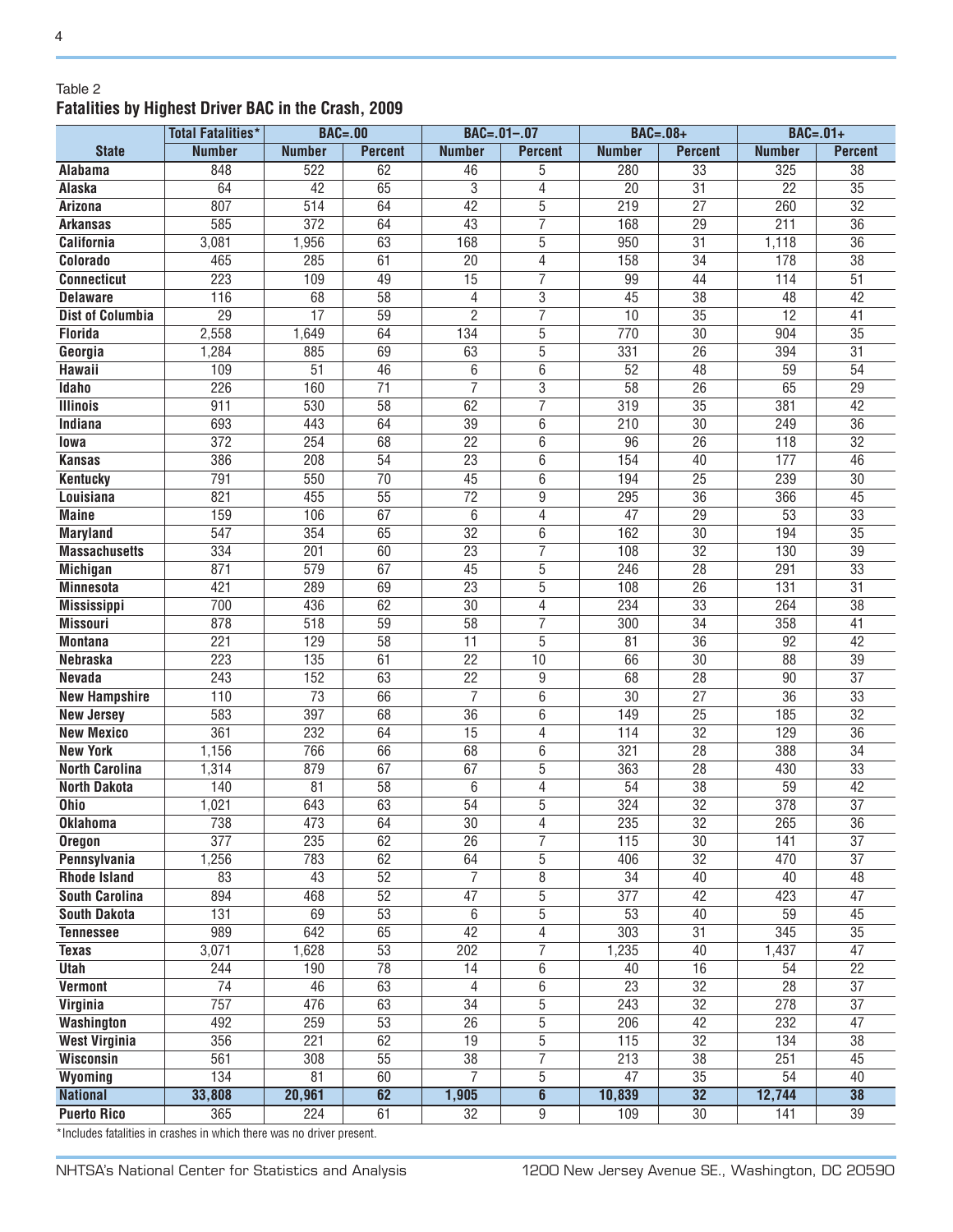#### Table 3 **Drivers Involved in Fatal Crashes by BAC of the Driver, 2000**

|                         | <b>Total Drivers</b> | <b>BAC=.00</b>  |                                    |                                   | $BAC = .01 - .07$                | $BAC=.08+$             |                                    | $BAC=.01+$      |                                    |
|-------------------------|----------------------|-----------------|------------------------------------|-----------------------------------|----------------------------------|------------------------|------------------------------------|-----------------|------------------------------------|
| <b>State</b>            | Involved*            | <b>Number</b>   | <b>Percent</b>                     | <b>Number</b>                     | <b>Percent</b>                   | <b>Number</b>          | <b>Percent</b>                     | <b>Number</b>   | <b>Percent</b>                     |
| <b>Alabama</b>          | 1,363                | 975             | $\overline{72}$                    | 46                                | 3                                | 342                    | $\overline{25}$                    | 388             | $\overline{28}$                    |
| Alaska                  | 125                  | $\overline{76}$ | 61                                 | 7                                 | $\overline{5}$                   | 42                     | $\overline{34}$                    | 49              | 39                                 |
| <b>Arizona</b>          | 1,348                | 990             | $\overline{73}$                    | 54                                | 4                                | 304                    | $\overline{23}$                    | 358             | $\overline{27}$                    |
| <b>Arkansas</b>         | 852                  | 659             | $\overline{77}$                    | $\overline{46}$                   | $\overline{5}$                   | 148                    | $\overline{17}$                    | 193             | $\overline{23}$                    |
| <b>California</b>       | 5,079                | 3,970           | $\overline{78}$                    | 224                               | 4                                | 885                    | $\overline{17}$                    | 1,109           | $\overline{22}$                    |
| Colorado                | 932                  | 713             | $\overline{76}$                    | 47                                | 5                                | 172                    | $\overline{18}$                    | 219             | $\overline{24}$                    |
| <b>Connecticut</b>      | 466                  | 320             | 69                                 | 19                                | 4                                | 127                    | $\overline{27}$                    | 146             | $\overline{31}$                    |
| <b>Delaware</b>         | 179                  | 125             | $\overline{70}$                    | 11                                | 6                                | 43                     | $\overline{24}$                    | 54              | $\overline{30}$                    |
| <b>Dist of Columbia</b> | 62                   | $\overline{45}$ | $\overline{73}$                    | $\overline{2}$                    | 3                                | $\overline{15}$        | $\overline{24}$                    | $\overline{17}$ | $\overline{27}$                    |
| <b>Florida</b>          | 4,266                | 3,261           | $\overline{76}$                    | 188                               | 4                                | 817                    | 19                                 | 1,005           | 24                                 |
| Georgia                 | 2,149                | 1,669           | 78                                 | $\overline{88}$                   | 4                                | 392                    | $\overline{18}$                    | 480             | $\overline{22}$                    |
| Hawaii                  | 181                  | 135             | $\overline{75}$                    | 8                                 | $\overline{4}$                   | $\overline{38}$        | $\overline{21}$                    | 46              | $\overline{25}$                    |
| <b>Idaho</b>            | 338                  | 238             | $\overline{71}$                    | $\overline{20}$                   | 6                                | $\overline{79}$        | $\overline{23}$                    | 100             | $\overline{29}$                    |
| <b>Illinois</b>         | 1,974                | 1,434           | $\overline{73}$                    | $\overline{87}$                   | 4                                | 453                    | $\overline{23}$                    | 540             | $\overline{27}$                    |
| Indiana                 | 1,286                | 1,007           | $\overline{78}$                    | 59                                | $\overline{5}$                   | 220                    | $\overline{17}$                    | 280             | $\overline{22}$                    |
| lowa                    | 633                  | 510             | $\overline{81}$                    | $\overline{21}$                   | $\overline{3}$                   | 102                    | $\overline{16}$                    | 123             | $\overline{19}$                    |
| <b>Kansas</b>           | 637                  | 490             | $\overline{77}$                    | $\overline{24}$                   | 4                                | 123                    | $\overline{19}$                    | 147             | $\overline{23}$                    |
| <b>Kentucky</b>         | 1,082                | 836             | $\overline{77}$                    | 40                                | 4                                | 206                    | $\overline{19}$                    | 246             | $\overline{23}$                    |
| Louisiana               | 1,229                | 832             | 68                                 | $\overline{70}$                   | 6                                | 327                    | $\overline{27}$                    | 397             | $\overline{32}$                    |
| <b>Maine</b>            | 229                  | 185             | $\overline{81}$                    | 9                                 | 4                                | $\overline{35}$        | 15                                 | 44              | $\overline{19}$                    |
| <b>Maryland</b>         | 872                  | 678             | $\overline{78}$                    | 44                                | 5                                | 150                    | $\overline{17}$                    | 194             | $\overline{22}$                    |
| <b>Massachusetts</b>    | 605                  | 418             | 69                                 | 35                                | 6                                | 152                    | $\overline{25}$                    | 187             | $\overline{31}$                    |
| <b>Michigan</b>         | 2,008                | 1,563           | 78                                 | $\overline{81}$                   | 4                                | 364                    | $\overline{18}$                    | 445             | $\overline{22}$                    |
| <b>Minnesota</b>        | 883                  | 652             | $\overline{74}$                    | $\overline{33}$                   | 4                                | 198                    | $\overline{22}$                    | 231             | $\overline{26}$                    |
| <b>Mississippi</b>      | 1,236                | 892             | $\overline{72}$                    | $\overline{57}$                   | 5                                | 286                    | $\overline{23}$                    | 344             | $\overline{28}$                    |
| <b>Missouri</b>         | 1,574                | 1,134           | $\overline{72}$                    | 62                                | 4                                | 378                    | 24                                 | 440             | $\overline{28}$                    |
| <b>Montana</b>          | 284                  | 190             | 67                                 | 10                                | 4                                | 84                     | 30                                 | 94              | $\overline{33}$                    |
| Nebraska                | 369                  | 284             | $\overline{77}$                    | 19                                | 5                                | 66                     | 18                                 | 85              | $\overline{23}$                    |
| <b>Nevada</b>           | 399                  | 279             | 70                                 | $\overline{21}$                   | $\overline{5}$                   | 99                     | $\overline{25}$                    | 120             | $\overline{30}$                    |
| <b>New Hampshire</b>    | 168                  | 117             | $\overline{70}$                    | 6                                 | $\overline{4}$                   | $\overline{45}$        | $\overline{27}$                    | $\overline{51}$ | $\overline{30}$                    |
| <b>New Jersey</b>       | 1,044                | 792             | $\overline{76}$                    | 42                                | 4                                | 210                    | $\overline{20}$                    | 252             | $\overline{24}$                    |
| <b>New Mexico</b>       | 558                  | 394             | $\overline{71}$                    | $\overline{29}$                   | $\overline{5}$                   | 136                    | $\overline{24}$                    | 165             | $\overline{29}$                    |
| <b>New York</b>         | 2,005                | 1,625           | $\overline{81}$                    | 69                                | $\overline{3}$                   | 311                    | 16                                 | 380             | 19                                 |
| <b>North Carolina</b>   | 2,162                | 1,647           | $\overline{76}$                    | $\overline{74}$                   | $\overline{3}$                   | 441                    | $\overline{20}$                    | 515             | $\overline{24}$                    |
| <b>North Dakota</b>     | 106                  | 66              | 62                                 | 4                                 | $\overline{3}$                   | $\overline{36}$        | $\overline{34}$                    | 40              | $\overline{38}$                    |
| <b>Ohio</b>             | 1,929                | 1,429           | $\overline{74}$                    | 68                                | 4                                | 433                    | $\overline{22}$                    | 501             | $\overline{26}$                    |
| <b>Oklahoma</b>         | 888                  | 692             | $\overline{78}$                    | $\overline{29}$                   | $\overline{3}$                   | 167                    | $\overline{19}$                    | 196             | $\overline{22}$                    |
| <b>Oregon</b>           | 632                  | 482             | $\overline{76}$                    | $\overline{32}$                   | 5                                | 119                    | $\overline{19}$                    | 151             | $\overline{24}$                    |
| Pennsylvania            | 2,110                | 1,547           | $\overline{73}$                    | 62                                | 3                                | 501                    | $\overline{24}$                    | 563             | $\overline{27}$                    |
| <b>Rhode Island</b>     | 96                   | 60              | 62                                 | 5                                 | 5                                | $\overline{32}$        | $\overline{33}$                    | $\overline{36}$ | 38                                 |
| South Carolina          | 1,411                | 1,000           | $\overline{71}$                    | 49                                | 3                                | 363                    | $\overline{26}$                    | 412             | $\overline{29}$                    |
| <b>South Dakota</b>     | 217                  | 152             | $\overline{70}$                    | 10                                | 5                                | 55                     | $\overline{26}$                    | 65              | 30                                 |
| <b>Tennessee</b>        | 1,741                | 1,286           | $\overline{74}$                    | 78                                | 4                                | 378                    | $\overline{22}$                    | 455             | $\overline{26}$                    |
| <b>Texas</b>            | 5,061                | 3,474           | 69                                 | 215                               | 4                                | 1,373                  | $\overline{27}$                    | 1,587           | 31                                 |
| <b>Utah</b>             | 467                  | 378             | 81                                 | 17                                | 4                                | $\overline{72}$        | $\overline{15}$                    | 89              | 19                                 |
| <b>Vermont</b>          | 91                   | 62              | 68                                 | 3                                 | 4                                | $\overline{26}$        | $\overline{28}$                    | $\overline{29}$ | $\overline{32}$                    |
| Virginia                | 1,284                | 974             | $\overline{76}$                    | 49                                | 4                                | 261                    | $\overline{20}$                    | 310             | 24                                 |
| <b>Washington</b>       | 864                  | 607             | $\overline{70}$                    | $\overline{45}$                   | $\overline{5}$                   | 212                    | $\overline{25}$                    | 257             | $\overline{30}$                    |
| <b>West Virginia</b>    | 523                  | 365             | $\overline{70}$<br>$\overline{72}$ | $\overline{21}$                   | $\overline{4}$                   | 138                    | $\overline{26}$                    | 158             | $\overline{30}$                    |
| <b>Wisconsin</b>        | 1,108<br>175         | 802<br>134      | $\overline{77}$                    | $\overline{39}$<br>$\overline{4}$ | $\overline{3}$<br>$\overline{2}$ | 267<br>$\overline{37}$ | $\overline{24}$<br>$\overline{21}$ | 306<br>41       | $\overline{28}$<br>$\overline{23}$ |
| Wyoming                 |                      |                 | $\overline{74}$                    |                                   |                                  |                        | $\overline{21}$                    |                 | $\overline{26}$                    |
| <b>U.S. Total</b>       | 57,280<br>722        | 42,643          | $\overline{71}$                    | 2,376<br>49                       | $\overline{4}$<br>$\overline{7}$ | 12,261<br>162          | $\overline{22}$                    | 14,637<br>211   | $\overline{29}$                    |
| <b>Puerto Rico</b>      |                      | 511             |                                    |                                   |                                  |                        |                                    |                 |                                    |

\*Includes fatalities in crashes in which there was no driver present.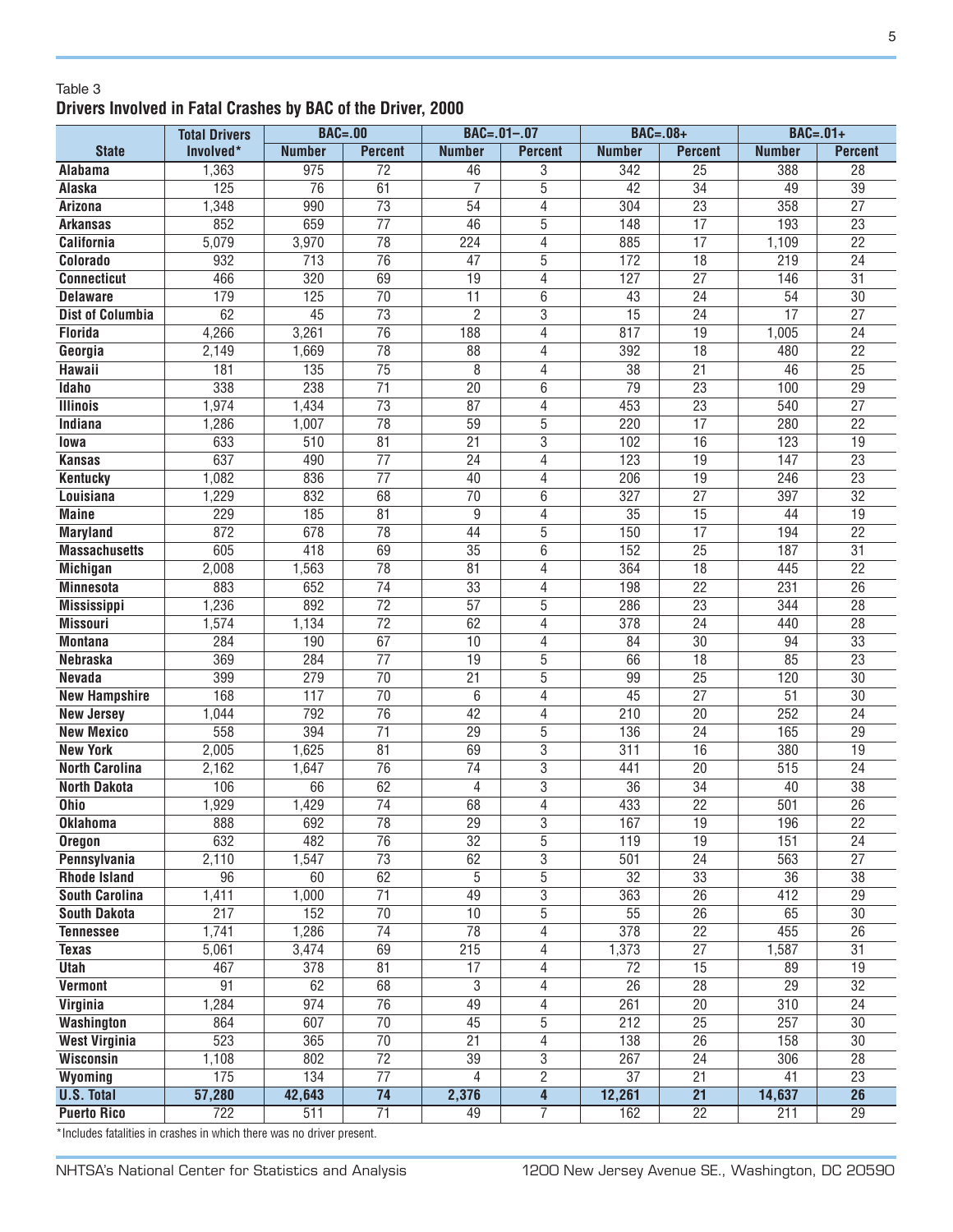#### Table 4 **Drivers Involved in Fatal Crashes by BAC of the Driver, 2009**

|                                        | <b>Total Drivers</b> | <b>BAC=.00</b>   |                 | $BAC = .01 - .07$ |                                  | $BAC=.08+$       |                 | $BAC=.01+$       |                 |
|----------------------------------------|----------------------|------------------|-----------------|-------------------|----------------------------------|------------------|-----------------|------------------|-----------------|
| <b>State</b>                           | Involved*            | <b>Number</b>    | <b>Percent</b>  | <b>Number</b>     | <b>Percent</b>                   | <b>Number</b>    | <b>Percent</b>  | <b>Number</b>    | <b>Percent</b>  |
| <b>Alabama</b>                         | 1,137                | 835              | $\overline{73}$ | 43                | 4                                | 259              | $\overline{23}$ | 302              | $\overline{27}$ |
| Alaska                                 | $\overline{88}$      | 69               | $\overline{78}$ | $\overline{3}$    | $\overline{3}$                   | $\overline{17}$  | $\overline{19}$ | 19               | $\overline{22}$ |
| <b>Arizona</b>                         | 981                  | 736              | $\overline{75}$ | 44                | 4                                | $\overline{202}$ | $\overline{21}$ | 245              | $\overline{25}$ |
| <b>Arkansas</b>                        | 770                  | 584              | $\overline{76}$ | $\overline{36}$   | 5                                | 151              | $\overline{20}$ | 187              | $\overline{24}$ |
| <b>California</b>                      | 4,180                | 3,145            | $\overline{75}$ | 168               | 4                                | 868              | $\overline{21}$ | 1,035            | $\overline{25}$ |
| Colorado                               | 653                  | 481              | $\overline{74}$ | $\overline{20}$   | 3                                | 153              | $\overline{23}$ | 172              | $\overline{26}$ |
| <b>Connecticut</b>                     | 300                  | 190              | 63              | 16                | $\overline{5}$                   | 95               | $\overline{32}$ | 110              | $\overline{37}$ |
| <b>Delaware</b>                        | 154                  | 108              | $\overline{70}$ | 5                 | $\overline{3}$                   | $\overline{41}$  | $\overline{27}$ | $\overline{46}$  | $\overline{30}$ |
| <b>Dist of Columbia</b>                | $\overline{37}$      | $\overline{26}$  | 69              | $\overline{2}$    | 6                                | 9                | $\overline{25}$ | $\overline{11}$  | $\overline{31}$ |
| <b>Florida</b>                         | 3,487                | 2,632            | $\overline{75}$ | 140               | 4                                | 715              | $\overline{20}$ | 855              | $\overline{25}$ |
| Georgia                                | 1,741                | 1,362            | 78              | 62                | 4                                | 318              | $\overline{18}$ | 379              | $\overline{22}$ |
| <b>Hawaii</b>                          | 139                  | 83               | 60              | 7                 | 5                                | 49               | $\overline{35}$ | $\overline{56}$  | 40              |
| <b>Idaho</b>                           | 287                  | 226              | 79              | 6                 | $\overline{2}$                   | $\overline{55}$  | 19              | 61               | $\overline{21}$ |
| <b>Illinois</b>                        | 1,296                | 933              | $\overline{72}$ | $\overline{71}$   | $\overline{5}$                   | 292              | $\overline{23}$ | 363              | $\overline{28}$ |
| <b>Indiana</b>                         | 991                  | 752              | $\overline{76}$ | $\overline{39}$   | $\overline{4}$                   | 201              | $\overline{20}$ | 240              | $\overline{24}$ |
| lowa                                   | 503                  | 390              | $\overline{78}$ | $\overline{21}$   | 4                                | $\overline{92}$  | $\overline{18}$ | 113              | $\overline{22}$ |
| <b>Kansas</b>                          | 498                  | 323              | 65              | $\overline{25}$   | $\overline{5}$                   | 151              | $\overline{30}$ | 175              | $\overline{35}$ |
| <b>Kentucky</b>                        | 1,110                | 887              | 80              | 40                | 4                                | 184              | $\overline{17}$ | 223              | $\overline{20}$ |
| Louisiana                              | 1,032                | 697              | 68              | 69                | 7                                | 267              | $\overline{26}$ | 335              | $\overline{32}$ |
| <b>Maine</b>                           | 236                  | 183              | 78              | 6                 | 3                                | $\overline{47}$  | $\overline{20}$ | 53               | $\overline{22}$ |
| <b>Maryland</b>                        | 776                  | 591              | $\overline{76}$ | $\overline{34}$   | 4                                | 151              | $\overline{19}$ | 185              | $\overline{24}$ |
| <b>Massachusetts</b>                   | 437                  | $\overline{312}$ | $\overline{71}$ | $\overline{25}$   | 6                                | 100              | $\overline{23}$ | 125              | $\overline{29}$ |
| <b>Michigan</b>                        | 1,239                | 961              | $\overline{78}$ | 49                | 4                                | 229              | $\overline{18}$ | 278              | $\overline{22}$ |
| <b>Minnesota</b>                       | 551                  | 431              | $\overline{78}$ | $\overline{22}$   | 4                                | 98               | $\overline{18}$ | 120              | $\overline{22}$ |
| <b>Mississippi</b>                     | 857                  | 610              | $\overline{71}$ | 30                | 3                                | 217              | $\overline{25}$ | 247              | $\overline{29}$ |
| <b>Missouri</b>                        | 1,141                | 813              | $\overline{71}$ | 54                | $\overline{5}$                   | 274              | $\overline{24}$ | 328              | $\overline{29}$ |
| <b>Montana</b>                         | 271                  | 188              | 69              | 9                 | 3                                | 74               | $\overline{27}$ | 83               | $\overline{31}$ |
| <b>Nebraska</b>                        | 327                  | 244              | $\overline{75}$ | 21                | 6                                | 62               | 19              | 83               | $\overline{25}$ |
| Nevada                                 | 335                  | 250              | $\overline{75}$ | $\overline{21}$   | 6                                | 64               | 19              | 85               | $\overline{25}$ |
|                                        | 144                  | 110              | $\overline{76}$ | $\overline{7}$    | $\overline{5}$                   | $\overline{27}$  | $\overline{19}$ | $\overline{34}$  | $\overline{24}$ |
| <b>New Hampshire</b>                   | 824                  | 649              | 79              | $\overline{37}$   | 4                                | 139              | $\overline{17}$ | 176              | $\overline{21}$ |
| <b>New Jersey</b><br><b>New Mexico</b> | 454                  | 338              | $\overline{74}$ | $\overline{13}$   | $\overline{3}$                   | 104              | $\overline{23}$ | 116              | $\overline{26}$ |
| <b>New York</b>                        | 1,514                | 1,144            | $\overline{76}$ | 69                | $\overline{5}$                   | 302              | $\overline{20}$ | 370              | $\overline{24}$ |
| <b>North Carolina</b>                  | 1,772                | 1,366            | $\overline{77}$ | 63                | $\overline{4}$                   | 343              | 19              | 406              | $\overline{23}$ |
| <b>North Dakota</b>                    | 168                  | 117              | 69              | $\overline{5}$    | $\overline{3}$                   | 46               | $\overline{28}$ | $\overline{51}$  | $\overline{31}$ |
| <b>Ohio</b>                            | 1,423                | 1,071            | $\overline{75}$ | $\overline{56}$   | $\overline{4}$                   | 296              | $\overline{21}$ | 352              | $\overline{25}$ |
| <b>Oklahoma</b>                        | $\overline{942}$     | 698              | $\overline{74}$ | $\overline{29}$   |                                  | $\overline{216}$ | $\overline{23}$ | $\overline{245}$ | $\overline{26}$ |
|                                        | 487                  | 355              | $\overline{73}$ | $\overline{23}$   | $\overline{3}$<br>$\overline{5}$ |                  | $\overline{22}$ |                  | $\overline{27}$ |
| <b>Oregon</b>                          |                      |                  | $\overline{75}$ |                   |                                  | 109              |                 | 132              |                 |
| Pennsylvania                           | 1,722                | 1,292            |                 | 62                | 4                                | 368              | $\overline{21}$ | 430              | $\overline{25}$ |
| <b>Rhode Island</b>                    | 99                   | 61               | 62<br>65        | 6                 | 6                                | $\overline{32}$  | $\overline{32}$ | $\overline{38}$  | $\overline{38}$ |
| South Carolina                         | 1,151                | 744              |                 | 50                | 4                                | 357              | $\overline{31}$ | 407              | $\overline{35}$ |
| <b>South Dakota</b>                    | 143                  | 93               | 65              | $\overline{7}$    | 5                                | 43               | $\overline{30}$ | 50               | $\overline{35}$ |
| <b>Tennessee</b>                       | 1,305                | 973              | $\overline{75}$ | 42                | 3                                | 290              | $\overline{22}$ | 332              | $\overline{25}$ |
| <b>Texas</b>                           | 4,163                | 2,771            | 67              | 213               | 5                                | 1,179            | 28              | 1,392            | 33              |
| <b>Utah</b>                            | 345                  | 297              | 86              | 11                | $\overline{3}$                   | 37               | $\overline{11}$ | 48               | 14              |
| <b>Vermont</b>                         | $\overline{97}$      | $\overline{70}$  | $\overline{72}$ | $\overline{3}$    | $\overline{3}$                   | $\overline{23}$  | $\overline{24}$ | $\overline{27}$  | $\overline{28}$ |
| Virginia                               | 965                  | 700              | 73              | $\overline{35}$   | 4                                | 230              | 24              | 265              | 27              |
| <b>Washington</b>                      | 634                  | 419              | 66              | $\overline{27}$   | 4                                | 189              | 30              | 215              | 34              |
| <b>West Virginia</b>                   | 449                  | 324              | $\overline{72}$ | 19                | 4                                | 106              | $\overline{24}$ | 125              | $\overline{28}$ |
| <b>Wisconsin</b>                       | $\overline{727}$     | 488              | 67              | 43                | 6                                | 197              | $\overline{27}$ | 239              | $\overline{33}$ |
| Wyoming                                | $\overline{148}$     | 100              | 68              | 6                 | $\overline{4}$                   | 42               | $\overline{28}$ | 48               | 33              |
| <b>U.S. Total</b>                      | 45,230               | 33,218           | $\overline{73}$ | 1,910             | $\overline{4}$                   | 10,102           | $\overline{22}$ | 12,012           | $\overline{27}$ |
| <b>Puerto Rico</b>                     | 472                  | 332              | $\overline{70}$ | $\overline{34}$   | 7                                | 106              | $\overline{23}$ | 140              | $\overline{30}$ |

\*Includes fatalities in crashes in which there was no driver present.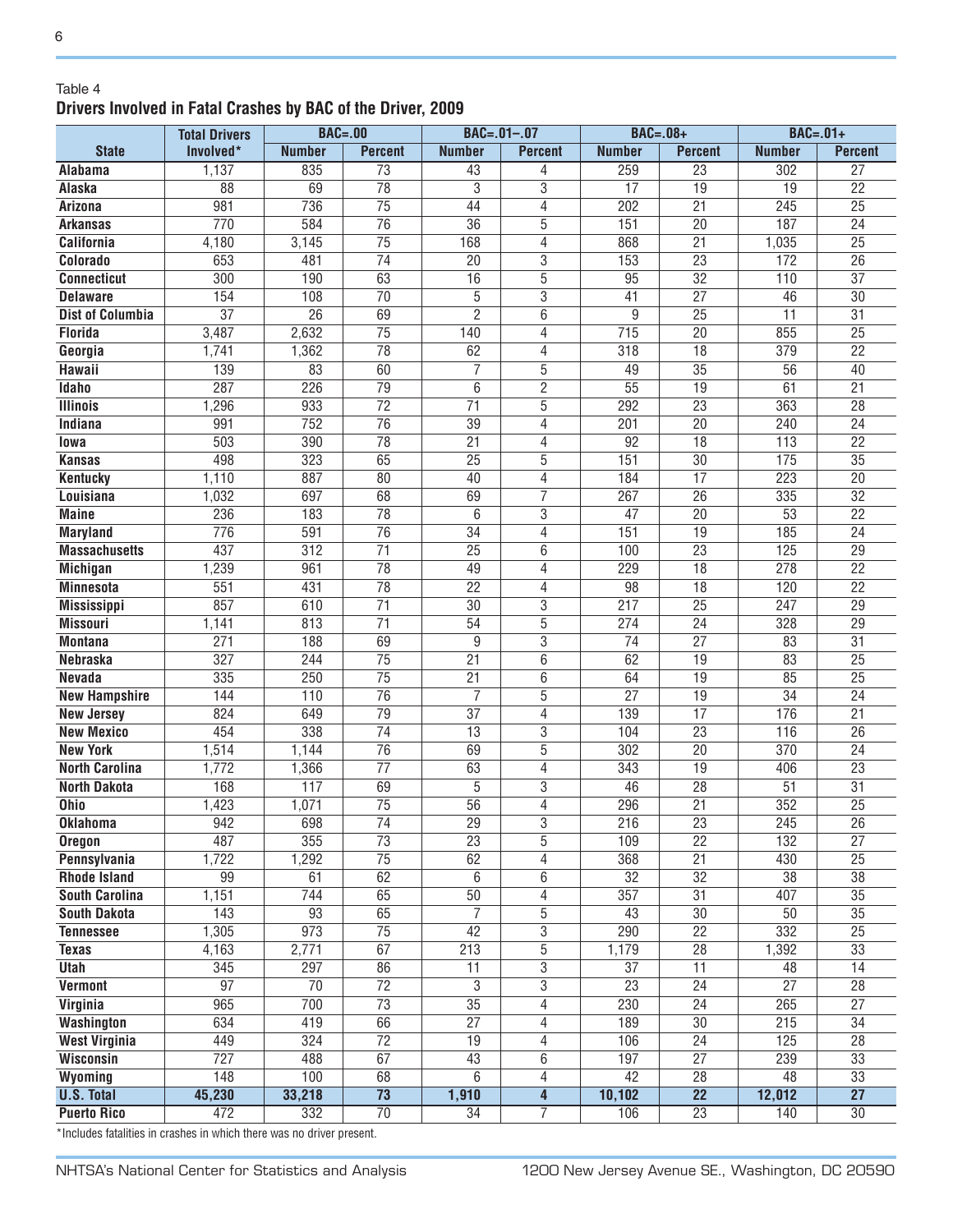#### Table 5 **Driver Fatalities by State and BAC Test Status, 2000**

|                         | <b>Total Driver</b> |                  | <b>Tested With Known Results</b> | <b>Tested With Unknown Results</b> |                 | <b>Not Tested</b> |                 | <b>Unknown if Tested</b> |                 |
|-------------------------|---------------------|------------------|----------------------------------|------------------------------------|-----------------|-------------------|-----------------|--------------------------|-----------------|
| <b>State</b>            | <b>Fatalities</b>   | <b>Number</b>    | <b>Percent</b>                   | <b>Number</b>                      | <b>Percent</b>  | <b>Number</b>     | <b>Percent</b>  | <b>Number</b>            | <b>Percent</b>  |
| Alabama                 | 697                 | 338              | 48                               | 152                                | $\overline{22}$ | 204               | $\overline{29}$ | 3                        | 0               |
| Alaska                  | 68                  | 40               | 59                               | 4                                  | 6               | $\overline{24}$   | $\overline{35}$ | $\mathbf 0$              | $\mathbf{0}$    |
| Arizona                 | $\overline{512}$    | 291              | $\overline{57}$                  | 108                                | $\overline{21}$ | $\overline{5}$    | 1               | 108                      | $\overline{21}$ |
| <b>Arkansas</b>         | 439                 | $\overline{318}$ | $\overline{72}$                  | 0                                  | 0               | 121               | $\overline{28}$ | 0                        | $\mathbf{0}$    |
| <b>California</b>       | 1,959               | 1,780            | 91                               | $\overline{15}$                    | 1               | 164               | $\overline{8}$  | $\boldsymbol{0}$         | 0               |
| Colorado                | 411                 | 355              | 86                               | $\overline{0}$                     | 0               | 56                | 14              | $\mathbf 0$              | $\mathbf{0}$    |
| <b>Connecticut</b>      | 223                 | 189              | 85                               | $\overline{1}$                     | 0               | $\overline{15}$   | $\overline{7}$  | $\overline{18}$          | 8               |
| <b>Delaware</b>         | 65                  | $\overline{55}$  | 85                               | $\overline{0}$                     | $\mathbf{0}$    | 10                | $\overline{15}$ | $\overline{0}$           | $\mathbf{0}$    |
| <b>Dist of Columbia</b> | $\overline{22}$     | $\mathbf{0}$     | 0                                | $\overline{6}$                     | $\overline{27}$ | $\overline{11}$   | 50              | $\overline{5}$           | $\overline{23}$ |
| <b>Florida</b>          | 1,723               | 1,126            | 65                               | 10                                 | 1               | 582               | $\overline{34}$ | $\overline{5}$           | 0               |
| Georgia                 | 973                 | 676              | 69                               | 176                                | $\overline{18}$ | 115               | $\overline{12}$ | $6\overline{6}$          |                 |
| Hawaii                  | $\overline{73}$     | $\overline{58}$  | $\overline{79}$                  | 0                                  | 0               | 6                 | 8               | $\boldsymbol{9}$         | $\overline{12}$ |
| <b>Idaho</b>            | 176                 | $\overline{122}$ | 69                               | 8                                  | 5               | 46                | $\overline{26}$ | $\mathbf 0$              | $\mathbf{0}$    |
| <b>Illinois</b>         | 850                 | 743              | $\overline{87}$                  | 0                                  | 0               | 107               | $\overline{13}$ | $\mathbf 0$              | $\mathbf{0}$    |
| Indiana                 | 583                 | 338              | $\overline{58}$                  | 50                                 | 9               | 178               | $\overline{31}$ | $\overline{17}$          | $\overline{3}$  |
| lowa                    | 299                 | 168              | $\overline{56}$                  | 9                                  | 3               | 122               | 41              | $\mathbf 0$              | 0               |
| <b>Kansas</b>           | 327                 | 207              | 63                               | $\overline{7}$                     | $\overline{2}$  | 110               | $\overline{34}$ | $\overline{3}$           | $\overline{1}$  |
| <b>Kentucky</b>         | 547                 | 312              | $\overline{57}$                  | $\overline{13}$                    | $\overline{2}$  | $\overline{222}$  | $\overline{41}$ | $\mathbf 0$              | $\mathbf{0}$    |
| Louisiana               | 592                 | 344              | $\overline{58}$                  | 139                                | $\overline{23}$ | 84                | $\overline{14}$ | $\overline{25}$          | 4               |
| <b>Maine</b>            | 105                 | $\overline{96}$  | $\overline{91}$                  | 0                                  | 0               | 9                 | 9               | 0                        | 0               |
| <b>Maryland</b>         | 358                 | 305              | 85                               | $\overline{33}$                    | 9               | $\overline{2}$    | $\mathbf{1}$    | $\overline{18}$          | 5               |
| <b>Massachusetts</b>    | 256                 | 196              | 77                               | 0                                  | 0               | $\overline{24}$   | 9               | $\overline{36}$          | 14              |
| <b>Michigan</b>         | 833                 | 632              | $\overline{76}$                  | $\overline{23}$                    | $\overline{3}$  | 176               | $\overline{21}$ | $\overline{2}$           | $\mathbf{0}$    |
| <b>Minnesota</b>        | 405                 | 376              | 93                               | $\overline{3}$                     | 1               | $\overline{24}$   | 6               | $\overline{2}$           | $\mathbf{0}$    |
| <b>Mississippi</b>      | 616                 | 449              | $\overline{73}$                  | $\overline{0}$                     | 0               | 167               | $\overline{27}$ | $\mathbf 0$              | $\Omega$        |
| <b>Missouri</b>         | 723                 | 547              | 76                               | $\overline{1}$                     | 0               | 58                | 8               | 117                      | 16              |
| <b>Montana</b>          | 148                 | 45               | $\overline{30}$                  | 0                                  | 0               | 16                | $\overline{11}$ | 87                       | 59              |
| <b>Nebraska</b>         | 177                 | 142              | 80                               | $\overline{0}$                     | 0               | 35                | $\overline{20}$ | 0                        | $\mathbf{0}$    |
| <b>Nevada</b>           | 170                 | 144              | 85                               | $\overline{8}$                     | $\overline{5}$  | 18                | $\overline{11}$ | $\mathbf 0$              | $\mathbf{0}$    |
| <b>New Hampshire</b>    | $\overline{91}$     | $\overline{76}$  | $\overline{84}$                  | ī                                  | 1               | 14                | $\overline{15}$ | $\mathbf 0$              | 0               |
| <b>New Jersey</b>       | 419                 | 337              | 80                               | 4                                  | 1               | 78                | 19              | $\mathbf 0$              | $\mathbf{0}$    |
| <b>New Mexico</b>       | $\overline{245}$    | 212              | $\overline{87}$                  | $\overline{2}$                     | 1               | 16                | 7               | $\overline{15}$          | 6               |
| <b>New York</b>         | 771                 | 493              | 64                               | 0                                  | 0               | $\overline{56}$   | $\overline{7}$  | 222                      | $\overline{29}$ |
| <b>North Carolina</b>   | 966                 | 204              | $\overline{21}$                  | 252                                | $\overline{26}$ | 268               | 28              | 242                      | $\overline{25}$ |
| <b>North Dakota</b>     | $\overline{53}$     | 40               | $\overline{75}$                  | $\mathbf 0$                        | 0               | $\overline{13}$   | $\overline{25}$ | $\mathbf 0$              | 0               |
| Ohio                    | 940                 | 643              | 68                               | 52                                 | $\overline{6}$  | $\overline{222}$  | $\overline{24}$ | $\overline{23}$          | $\overline{2}$  |
| <b>Oklahoma</b>         | 423                 | 332              | 78                               | 0                                  | 0               | 55                | 13              | $\overline{36}$          | 9               |
| <b>Oregon</b>           | 286                 | $\overline{261}$ | 91                               | $\overline{2}$                     | 1               | $\overline{21}$   | $\overline{7}$  | $\overline{2}$           |                 |
| Pennsylvania            | 993                 | 807              | 81                               | $\overline{71}$                    | $\overline{7}$  | 90                | $\overline{9}$  | $\overline{25}$          | 3               |
| <b>Rhode Island</b>     | $\overline{50}$     | 49               | $\overline{98}$                  | 0                                  | 0               | $\mathbf{1}$      | $\overline{2}$  | $\overline{0}$           | $\mathbf{0}$    |
| <b>South Carolina</b>   | 683                 | 161              | $\overline{24}$                  | 59                                 | $\overline{9}$  | 205               | $\overline{30}$ | 258                      | $\overline{38}$ |
| <b>South Dakota</b>     | $\overline{97}$     | $\overline{76}$  | $\overline{78}$                  | $\overline{3}$                     | $\overline{3}$  | 10                | 10              | $\overline{8}$           | 8               |
| <b>Tennessee</b>        | 869                 | 621              | $\overline{71}$                  | $\overline{37}$                    | $\overline{4}$  | $\overline{211}$  | $\overline{24}$ | $\overline{0}$           | 0               |
| <b>Texas</b>            | 2,229               | 735              | $\overline{33}$                  | 524                                | $\overline{24}$ | 969               | $\overline{43}$ | 1                        | 0               |
| <b>Utah</b>             | $\overline{202}$    | 114              | $\overline{56}$                  | 4                                  | $\overline{2}$  | 84                | $\overline{42}$ | $\overline{0}$           | 0               |
| <b>Vermont</b>          | 53                  | $\overline{47}$  | 89                               | 0                                  | 0               | 5                 | $\overline{9}$  | $\overline{1}$           | $\overline{2}$  |
| <b>Virginia</b>         | 595                 | 439              | $\overline{74}$                  | $\overline{0}$                     | 0               | $\overline{57}$   | $\overline{10}$ | 99                       | $\overline{17}$ |
| <b>Washington</b>       | $\overline{377}$    | 341              | $\overline{90}$                  | 0                                  | 0               | $\overline{35}$   | $\overline{9}$  | $\mathbf{1}$             | 0               |
| <b>West Virginia</b>    | $\overline{273}$    | $\overline{263}$ | $\overline{96}$                  | $\overline{1}$                     | 0               | 9                 | $\overline{3}$  | $\mathbf{0}$             | $\Omega$        |
| Wisconsin               | 538                 | 461              | 86                               | 10                                 | $\overline{2}$  | 67                | $\overline{12}$ | $\overline{0}$           | $\mathbf{0}$    |
| Wyoming                 | 84                  | 65               | $\overline{77}$                  | 1                                  | 1               | 16                | 19              | $\overline{2}$           | $\overline{2}$  |
| <b>U.S. Total</b>       | 25,567              | 17,169           | $\overline{67}$                  | 1,789                              | $\overline{7}$  | 5,213             | $\overline{20}$ | 1,396                    | $5\phantom{.0}$ |
| <b>Puerto Rico</b>      | 241                 | 206              | 85                               | $\overline{2}$                     | $\overline{1}$  | $\overline{33}$   | $\overline{14}$ | $\mathbf{0}$             | 0               |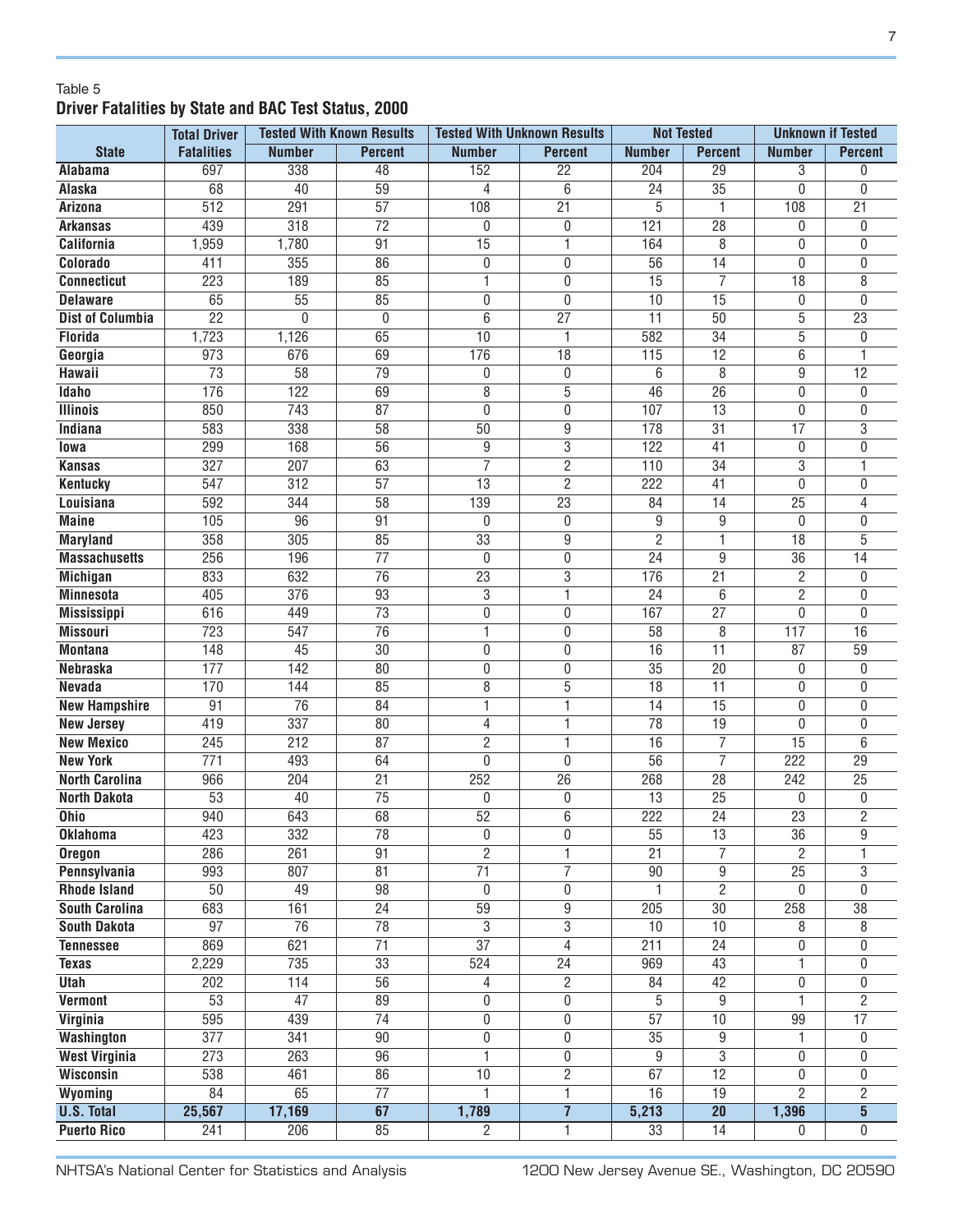#### Table 6 **Driver Fatalities by State and BAC Test Status, 2009**

|                                       | <b>Total Driver</b>    |                  | <b>Tested With Known Results</b>   |                                   | <b>Tested With Unknown Results</b> | <b>Not Tested</b>               |                                    | <b>Unknown if Tested</b>         |                                  |
|---------------------------------------|------------------------|------------------|------------------------------------|-----------------------------------|------------------------------------|---------------------------------|------------------------------------|----------------------------------|----------------------------------|
| <b>State</b>                          | <b>Fatalities</b>      | <b>Number</b>    | <b>Percent</b>                     | <b>Number</b>                     | <b>Percent</b>                     | <b>Number</b>                   | <b>Percent</b>                     | <b>Number</b>                    | <b>Percent</b>                   |
| <b>Alabama</b>                        | 610                    | 346              | $\overline{57}$                    | 83                                | $\overline{14}$                    | 181                             | $\overline{30}$                    | 0                                | $\mathbf{0}$                     |
| Alaska                                | $\overline{33}$        | $\overline{22}$  | 67                                 | 0                                 | 0                                  | 7                               | $\overline{21}$                    | 4                                | $\overline{12}$                  |
| <b>Arizona</b>                        | 427                    | 246              | $\overline{58}$                    | $\overline{7}$                    | $\overline{2}$                     | $\overline{98}$                 | $\overline{23}$                    | $\overline{76}$                  | $\overline{18}$                  |
| <b>Arkansas</b>                       | 425                    | 353              | 83                                 | 0                                 | 0                                  | $\overline{72}$                 | 17                                 | 0                                | 0                                |
| <b>California</b>                     | 1,678                  | 1,475            | $\overline{88}$                    | $\overline{92}$                   | $\overline{5}$                     | 110                             | $\overline{7}$                     | 1                                | 0                                |
| Colorado                              | 312                    | 248              | 79                                 | $\overline{37}$                   | $\overline{12}$                    | $\overline{27}$                 | 9                                  | $\mathbf{0}$                     | $\overline{0}$                   |
| <b>Connecticut</b>                    | 157                    | $\overline{122}$ | 78                                 | 1                                 | 1                                  | $\overline{2}$                  | 1                                  | $\overline{32}$                  | $\overline{20}$                  |
| <b>Delaware</b>                       | 69                     | $\overline{37}$  | 54                                 | $\overline{4}$                    | 6                                  | $\overline{28}$                 | $\overline{41}$                    | 0                                | 0                                |
| <b>Dist of Columbia</b>               | 10                     | $\overline{9}$   | $\overline{90}$                    | 0                                 | 0                                  | $\mathbf{0}$                    | $\mathbf{0}$                       | 1                                | 10                               |
| <b>Florida</b>                        | 1,485                  | 968              | 65                                 | 1                                 | 0                                  | 408                             | $\overline{27}$                    | 108                              | 7                                |
| Georgia                               | 863                    | 513              | $\overline{59}$                    | $\overline{12}$                   | 1                                  | 338                             | $\overline{39}$                    | 0                                | 0                                |
| Hawaii                                | $\overline{74}$        | $\overline{72}$  | $\overline{97}$                    | 0                                 | 0                                  | $\mathbf{0}$                    | $\mathbf{0}$                       | $\overline{2}$                   | $\overline{3}$                   |
| <b>Idaho</b>                          | 147                    | 108              | $\overline{73}$                    | 8                                 | $\overline{5}$                     | $\overline{29}$                 | $\overline{20}$                    | $\overline{2}$                   | 1                                |
| <b>Illinois</b>                       | 575                    | 511              | 89                                 | $\overline{3}$                    | 1                                  | 61                              | $\overline{11}$                    | 0                                | 0                                |
| Indiana                               | 493                    | $\overline{311}$ | 63                                 | $\overline{22}$                   | 4                                  | 160                             | $\overline{32}$                    | 0                                | 0                                |
| lowa                                  | 274                    | 78               | $\overline{28}$                    | 16                                | 6                                  | 180                             | 66                                 | 0                                | $\overline{0}$                   |
| <b>Kansas</b>                         | 271                    | 154              | $\overline{57}$                    | 0                                 | 0                                  | $\overline{76}$                 | $\overline{28}$                    | 41                               | $\overline{15}$                  |
| <b>Kentucky</b>                       | 591                    | 443              | $\overline{75}$                    | 1                                 | $\mathbf{0}$                       | 144                             | $\overline{24}$                    | 3                                | 1                                |
| Louisiana                             | 539                    | 350              | 65                                 | 103                               | $\overline{19}$                    | 69                              | $\overline{13}$                    | $\overline{17}$                  | $\overline{3}$                   |
| <b>Maine</b>                          | 121                    | 107              | $\overline{88}$                    | 0                                 | 0                                  | $\overline{13}$                 | $\overline{11}$                    | 1                                | 1                                |
| <b>Maryland</b>                       | 338                    | 292              | 86                                 | $\overline{3}$                    | 1                                  | $\overline{22}$                 | $\overline{7}$                     | $\overline{21}$                  | 6                                |
| <b>Massachusetts</b>                  | 212                    | 94               | 44                                 | $\overline{18}$                   | $\overline{8}$                     | 6                               | 3                                  | 94                               | 44                               |
| <b>Michigan</b>                       | 546                    | 389              | $\overline{71}$                    | $\overline{30}$                   | $\overline{5}$                     | 100                             | $\overline{18}$                    | $\overline{27}$                  | 5                                |
| <b>Minnesota</b>                      | 264                    | 236              | 89                                 | 2                                 | 1                                  | 14                              | 5                                  | 12                               | 5                                |
|                                       | 487                    | 104              | $\overline{21}$                    | 1                                 | 0                                  | 375                             | $\overline{77}$                    | 7                                | 1                                |
| <b>Mississippi</b><br><b>Missouri</b> | 600                    | 483              | 81                                 | 0                                 | 0                                  | 84                              | $\overline{14}$                    | 33                               | 6                                |
| <b>Montana</b>                        | 161                    | 141              | $\overline{88}$                    | $\overline{0}$                    | 0                                  | 16                              | 10                                 | 4                                | $\overline{2}$                   |
| <b>Nebraska</b>                       | 169                    | 133              | 79                                 | 1                                 | 1                                  | $\overline{35}$                 | $\overline{21}$                    | $\overline{0}$                   | 0                                |
| <b>Nevada</b>                         |                        | 119              |                                    | $\overline{17}$                   | $\overline{12}$                    |                                 |                                    |                                  |                                  |
|                                       | 142<br>$\overline{71}$ | 62               | 84<br>$\overline{87}$              | 1                                 | 1                                  | 5<br>6                          | 4<br>8                             | 1<br>$\overline{2}$              | 1<br>$\overline{3}$              |
| <b>New Hampshire</b>                  | 314                    | 260              | 83                                 |                                   |                                    | $\overline{48}$                 | $\overline{15}$                    | $\overline{6}$                   | $\overline{2}$                   |
| <b>New Jersey</b>                     | $\overline{221}$       | 208              | $\overline{94}$                    | 0                                 | 0                                  |                                 |                                    |                                  | $\mathbf{0}$                     |
| <b>New Mexico</b><br><b>New York</b>  | 611                    | 462              | $\overline{76}$                    | $\overline{13}$<br>$\overline{2}$ | 6                                  | $\mathbf{0}$<br>$\overline{22}$ | 0                                  | 0<br>125                         | $\overline{20}$                  |
|                                       |                        |                  |                                    |                                   | 0                                  |                                 | 4                                  |                                  |                                  |
| <b>North Carolina</b>                 | 880                    | 537              | 61                                 | 341                               | $\overline{39}$                    | $\overline{2}$                  | $\mathbf 0$                        | 0                                | 0                                |
| <b>North Dakota</b>                   | 91<br>703              | $\overline{79}$  | 87<br>$\overline{88}$              | 0<br>$\overline{28}$              | 0<br>$\overline{4}$                | 10<br>$\overline{56}$           | $\overline{11}$<br>8               | $\overline{2}$<br>$\overline{0}$ | $\overline{2}$<br>$\overline{0}$ |
| <b>Ohio</b>                           |                        | 619              |                                    |                                   |                                    |                                 |                                    |                                  |                                  |
| <b>Oklahoma</b>                       | 521                    | 459<br>219       | $\overline{88}$<br>$\overline{88}$ | 0<br>$\overline{0}$               | 0                                  | 62<br>$\overline{29}$           | $\overline{12}$<br>$\overline{12}$ | 0                                | 0                                |
| <b>Oregon</b>                         | 248                    |                  | $\overline{76}$                    |                                   | 0                                  |                                 |                                    | $\overline{0}$                   | 0                                |
| Pennsylvania                          | 859                    | 650              |                                    | 115                               | $\overline{13}$                    | $\overline{89}$                 | $\overline{10}$                    | $\overline{5}$                   |                                  |
| <b>Rhode Island</b>                   | 46                     | $\overline{22}$  | 48                                 | 0                                 | 0                                  | $\overline{19}$                 | 41                                 | $\overline{5}$                   | $\overline{11}$                  |
| <b>South Carolina</b>                 | 614                    | 470              | $\overline{77}$                    | 0                                 | 0                                  | $\overline{70}$                 | $\overline{11}$                    | $\overline{74}$                  | $\overline{12}$                  |
| <b>South Dakota</b>                   | 89                     | $\overline{72}$  | 81                                 | 4                                 | 4                                  | $\overline{13}$                 | $\overline{15}$                    | 0                                | $\mathbf 0$                      |
| <b>Tennessee</b>                      | 682                    | $\overline{214}$ | $\overline{31}$                    | 217                               | $\overline{32}$                    | $\overline{251}$                | $\overline{37}$                    | $\overline{0}$                   | 0                                |
| <b>Texas</b>                          | 2,021                  | 1,207            | 60                                 | $\overline{7}$                    | 0                                  | 698                             | $\overline{35}$                    | 109                              | $\overline{5}$                   |
| Utah                                  | $\overline{148}$       | 66               | 45                                 | 1                                 | 1                                  | 80                              | $\overline{54}$                    | 1                                | 1                                |
| <b>Vermont</b>                        | $\overline{56}$        | $\overline{52}$  | $\overline{93}$                    | 0                                 | 0                                  | 3                               | 5                                  | 1                                | $\overline{2}$                   |
| <b>Virginia</b>                       | $\overline{511}$       | 424              | 83                                 | $\overline{4}$                    | 1                                  | 62                              | $\overline{12}$                    | $\overline{21}$                  | 4                                |
| <b>Washington</b>                     | 304                    | $\overline{282}$ | $\overline{93}$                    | 0                                 | 0                                  | $\overline{12}$                 | 4                                  | 10                               | 3                                |
| <b>West Virginia</b>                  | 254                    | 242              | $\overline{95}$                    | 1                                 | 0                                  | 8                               | 3                                  | $\overline{3}$                   | 1.                               |
| Wisconsin                             | 395                    | 366              | $\overline{93}$                    | 1                                 | 0                                  | $\overline{27}$                 | $\overline{7}$                     | 1.                               | 0                                |
| Wyoming                               | 86                     | 69               | $\overline{80}$                    | 0                                 | 0                                  | 15                              | $\overline{17}$                    | $\overline{2}$                   | $\overline{2}$                   |
| <b>U.S. Total</b>                     | 21,798                 | 15,505           | $\overline{71}$                    | 1,197                             | $\overline{5}$                     | 4,242                           | $\overline{19}$                    | 854                              | $\overline{\mathbf{4}}$          |
| <b>Puerto Rico</b>                    | 169                    | 116              | 69                                 | 0                                 | 0                                  | $\overline{53}$                 | $\overline{31}$                    | 0                                | 0                                |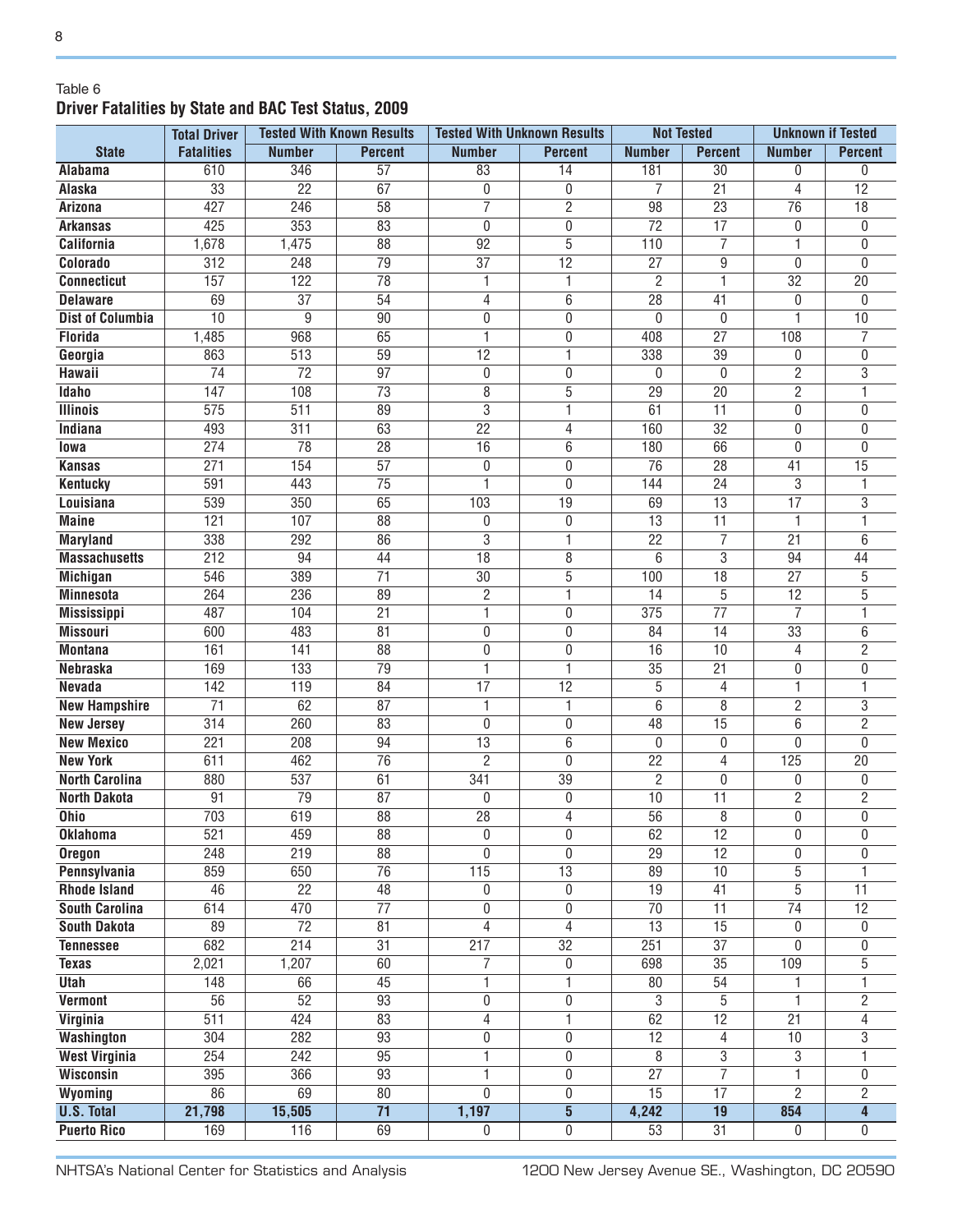#### Table 7 **Surviving Drivers by State and BAC Test Status, 2000**

|                         | <b>Total Surviving</b> | <b>Tested With Known Results</b> |                       | <b>Tested With Unknown Results</b> |                         | <b>Not Tested</b> |                       | <b>Unknown if Tested</b> |                         |
|-------------------------|------------------------|----------------------------------|-----------------------|------------------------------------|-------------------------|-------------------|-----------------------|--------------------------|-------------------------|
| <b>State</b>            | <b>Drivers</b>         | <b>Number</b>                    | <b>Percent</b>        | <b>Number</b>                      | <b>Percent</b>          | <b>Number</b>     | <b>Percent</b>        | <b>Number</b>            | <b>Percent</b>          |
| Alabama                 | 666                    | 140                              | $\overline{21}$       | 105                                | 16                      | 421               | 63                    | 0                        | 0                       |
| Alaska                  | $\overline{57}$        | $\overline{32}$                  | $\overline{56}$       | 0                                  | 0                       | $\overline{24}$   | $\overline{42}$       | 1                        | $\overline{2}$          |
| <b>Arizona</b>          | 836                    | 62                               | $\overline{7}$        | $\overline{46}$                    | $\overline{6}$          | 500               | 60                    | 228                      | $\overline{27}$         |
| <b>Arkansas</b>         | 413                    | 222                              | $\overline{54}$       | $\mathbf{0}$                       | 0                       | 191               | 46                    | 0                        | 0                       |
| <b>California</b>       | 3,120                  | 703                              | $\overline{23}$       | 83                                 | $\overline{3}$          | 2,311             | $\overline{74}$       | $\overline{23}$          | 1                       |
| Colorado                | 521                    | 155                              | $\overline{30}$       | 1                                  | 0                       | 365               | $\overline{70}$       | 0                        | $\mathbf{0}$            |
| <b>Connecticut</b>      | 243                    | 61                               | $\overline{25}$       | $\overline{11}$                    | 5                       | 112               | 46                    | 59                       | $\overline{24}$         |
| <b>Delaware</b>         | 114                    | 64                               | $\overline{56}$       | 1                                  | 1                       | 46                | 40                    | 3                        | 3                       |
| <b>Dist of Columbia</b> | 40                     | 16                               | 40                    | $\mathbf{1}$                       | 3                       | $\overline{17}$   | 43                    | 6                        | $\overline{15}$         |
| <b>Florida</b>          | 2,543                  | 535                              | $\overline{21}$       | $\overline{37}$                    | 1                       | 1,941             | $\overline{76}$       | $\overline{30}$          |                         |
| Georgia                 | 1,176                  | 791                              | 67                    | 174                                | $\overline{15}$         | 207               | $\overline{18}$       | 4                        | $\mathbf{0}$            |
| Hawaii                  | 108                    | 29                               | $\overline{27}$       | 0                                  | 0                       | $\overline{74}$   | 69                    | 5                        | $\overline{5}$          |
| <b>Idaho</b>            | 162                    | $\overline{74}$                  | 46                    | $\overline{3}$                     | $\overline{c}$          | 85                | $\overline{52}$       | 0                        | $\mathbf{0}$            |
| <b>Illinois</b>         | 1,124                  | 212                              | $\overline{19}$       | 4                                  | 0                       | 908               | $\overline{81}$       | 0                        | $\mathbf{0}$            |
| Indiana                 | 703                    | 375                              | $\overline{53}$       | 31                                 | 4                       | 277               | $\overline{39}$       | $\overline{20}$          | 3                       |
| lowa                    | 334                    | 139                              | 42                    | $\overline{5}$                     | $\mathbf{1}$            | 190               | $\overline{57}$       | 0                        | $\mathbf{0}$            |
| <b>Kansas</b>           | 310                    | 159                              | $\overline{51}$       | $\overline{3}$                     | 1                       | 148               | $\overline{48}$       | $\overline{0}$           | 0                       |
| <b>Kentucky</b>         | 535                    | 212                              | 40                    | $\overline{3}$                     | 1                       | 318               | $\overline{59}$       | 2                        | 0                       |
| Louisiana               | 637                    | 401                              | 63                    | $\overline{56}$                    | $\overline{9}$          | 177               | $\overline{28}$       | $\overline{3}$           | 0                       |
| <b>Maine</b>            | 124                    | 114                              | $\overline{92}$       | $\mathbf 0$                        | 0                       | 10                | 8                     | 0                        | 0                       |
| <b>Maryland</b>         | 514                    | 42                               | 8                     | $\overline{15}$                    | $\overline{3}$          | 447               | 87                    | 10                       | 2                       |
| <b>Massachusetts</b>    | 349                    | $\overline{24}$                  | 7                     | 4                                  | 1                       | 296               | 85                    | $\overline{25}$          | 7                       |
| <b>Michigan</b>         | 1,175                  | 422                              | $\overline{36}$       | 68                                 | 6                       | 684               | 58                    | 1                        | 0                       |
| <b>Minnesota</b>        | 478                    | 315                              | 66                    | 6                                  | 1                       | 114               | 24                    | 43                       | 9                       |
| <b>Mississippi</b>      | 620                    | 398                              | 64                    | 0                                  | 0                       | 222               | $\overline{36}$       | 0                        | 0                       |
| <b>Missouri</b>         | 851                    | 93                               | $\overline{11}$       | $\overline{5}$                     | 1                       | 739               | 87                    | 14                       | $\overline{2}$          |
| <b>Montana</b>          | 136                    | $\overline{35}$                  | $\overline{26}$       | 1                                  | 1                       | $\overline{38}$   | $\overline{28}$       | 62                       | 46                      |
| <b>Nebraska</b>         | 192                    | 132                              | 69                    | $\overline{2}$                     | 1                       | $\overline{58}$   | $\overline{30}$       | 0                        | $\mathbf{0}$            |
| <b>Nevada</b>           | 229                    | $\overline{70}$                  | $\overline{31}$       | $\overline{6}$                     | 3                       | 153               | 67                    | 0                        | 0                       |
| <b>New Hampshire</b>    | $\overline{77}$        | $\overline{36}$                  | 47                    | $\overline{5}$                     | 6                       | $\overline{35}$   | $\overline{45}$       | 1                        | 1                       |
| <b>New Jersey</b>       | 625                    | $\overline{214}$                 | $\overline{34}$       | $\overline{9}$                     | 1                       | 396               | 63                    | 6                        | 1                       |
| <b>New Mexico</b>       | 313                    | 55                               | $\overline{18}$       | $\overline{7}$                     | $\overline{2}$          | 220               | $\overline{70}$       | $\overline{31}$          | 10                      |
| <b>New York</b>         | 1,234                  | $\overline{30}$                  | $\overline{2}$        | $\overline{2}$                     | 0                       | $\overline{15}$   | 1                     | 1,187                    | $\overline{96}$         |
| <b>North Carolina</b>   | 1,196                  | 8                                | $\overline{1}$        | 40                                 | 3                       | 1,023             | 86                    | 125                      | 10                      |
| <b>North Dakota</b>     | 53                     | $\overline{18}$                  | $\overline{34}$       | 0                                  | 0                       | $\overline{35}$   | 66                    | 0                        | $\mathbf 0$             |
| <b>Ohio</b>             | 989                    | 250                              | $\overline{25}$       | $\overline{37}$                    | 4                       | 671               | 68                    | $\overline{31}$          | $\overline{3}$          |
| <b>Oklahoma</b>         | 465                    | $\overline{8}$                   | $\overline{2}$        | 3                                  | 1                       | 383               | 82                    | $\overline{71}$          | 15                      |
| <b>Oregon</b>           | 346                    | 134                              | $\overline{39}$       | $\overline{5}$                     | ī                       | 207               | 60                    | $\mathbf{0}$             | $\mathbf 0$             |
| Pennsylvania            | 1,117                  | $\overline{210}$                 | $\overline{19}$       | $\overline{28}$                    | $\overline{3}$          | 843               | $\overline{75}$       | $\overline{36}$          | 3                       |
| <b>Rhode Island</b>     | 46                     | $\overline{3}$                   | $\overline{7}$        | 1                                  | $\overline{2}$          | $\overline{39}$   | 85                    | 3                        | $\overline{7}$          |
| <b>South Carolina</b>   | 728                    | $\overline{29}$                  | $\overline{4}$        | $\overline{38}$                    | $\overline{5}$          | 346               | 48                    | 315                      | 43                      |
| <b>South Dakota</b>     | 120                    | $\overline{72}$                  | 60                    | $\mathbf{1}$                       | $\overline{1}$          | $\overline{38}$   | $\overline{32}$       | 9                        | 8                       |
| <b>Tennessee</b>        | 872                    | 402                              | 46                    | $\overline{37}$                    | 4                       | 433               | $\overline{50}$       | 0                        | 0                       |
|                         | 2,832                  | 466                              | 16                    | 486                                | 17                      | 1,879             | 66                    | 1                        | 0                       |
| <b>Texas</b>            |                        |                                  |                       |                                    |                         |                   |                       |                          |                         |
| Utah<br><b>Vermont</b>  | 265<br>$\overline{38}$ | 130<br>$\overline{22}$           | 49<br>$\overline{58}$ | $\overline{7}$<br>$\mathbf{0}$     | 3<br>0                  | 128<br>16         | 48<br>$\overline{42}$ | 0<br>0                   | 0<br>$\Omega$           |
|                         |                        |                                  |                       |                                    |                         |                   |                       |                          |                         |
| <b>Virginia</b>         | 689                    | 4                                | 1                     | $\overline{12}$                    | $\overline{2}$          | 579               | 84                    | 94                       | 14                      |
| <b>Washington</b>       | 487                    | 118                              | $\overline{24}$       | 1                                  | 0                       | $\overline{367}$  | $\overline{75}$       | 1                        | $\mathbf{0}$            |
| <b>West Virginia</b>    | $\overline{250}$       | 67                               | $\overline{27}$       | $\overline{5}$                     | $\overline{2}$          | 178               | $\overline{71}$       | 0                        | 0                       |
| Wisconsin               | 570                    | 184                              | $\overline{32}$       | $\overline{8}$                     | 1                       | $\overline{376}$  | 66                    | $\overline{2}$           | 0                       |
| Wyoming                 | 91                     | $\overline{39}$                  | 43                    | 1                                  | 1                       | $\overline{47}$   | $\overline{52}$       | 4                        | 4                       |
| <b>U.S. Total</b>       | 31,713                 | 8,526                            | $\overline{27}$       | 1,404                              | $\overline{\mathbf{4}}$ | 19,327            | 61                    | 2,456                    | $\overline{\mathbf{8}}$ |
| <b>Puerto Rico</b>      | 481                    | 275                              | $\overline{57}$       | $\overline{22}$                    | 5                       | 184               | $\overline{38}$       | $\mathbf{0}$             | 0                       |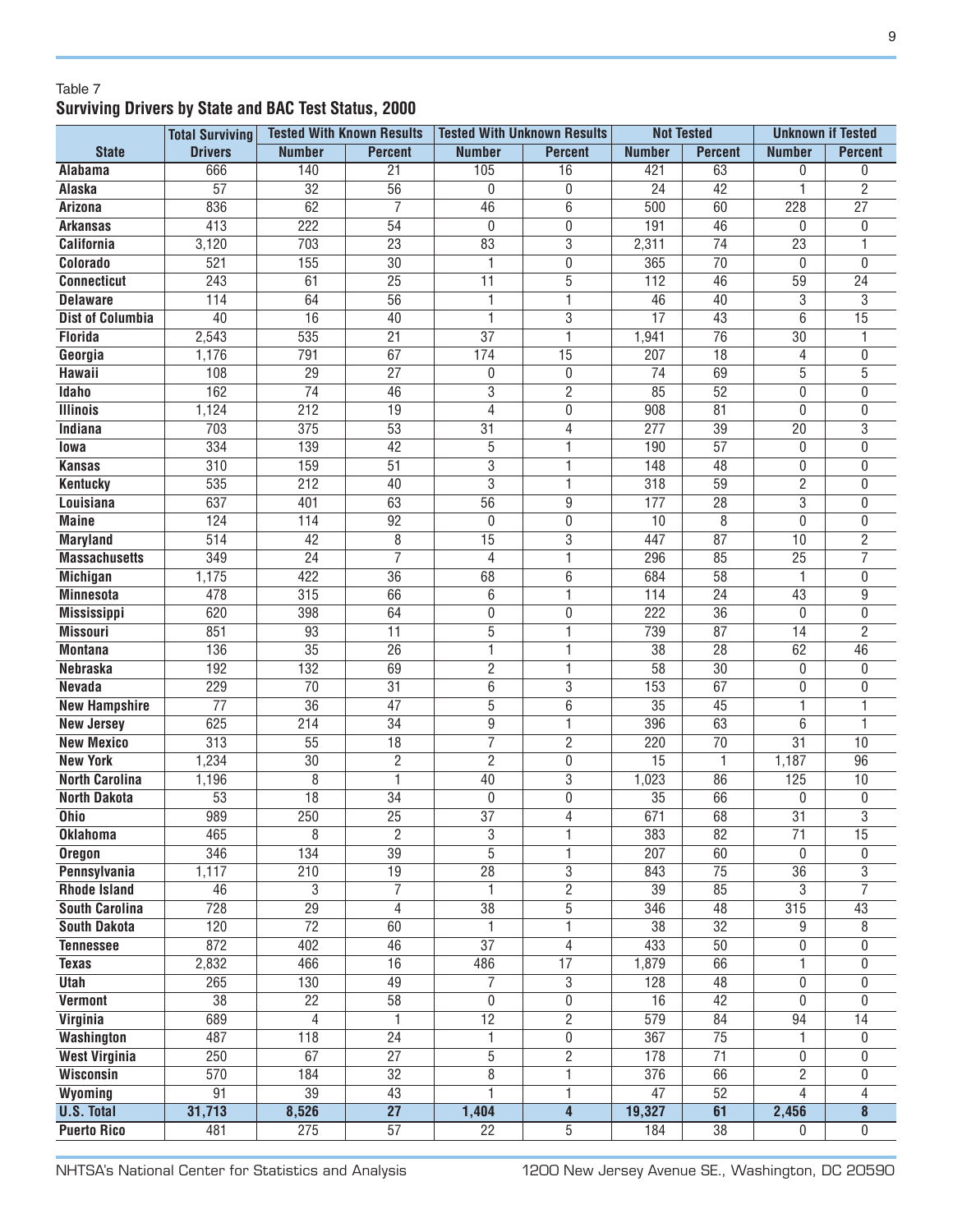#### Table 8 **Surviving Drivers by State and BAC Test Status, 2009**

|                         | <b>Total Surviving</b> |                  | <b>Tested With Known Results</b> | <b>Tested With Unknown Results</b> |                         | <b>Not Tested</b> |                 | <b>Unknown if Tested</b> |                 |
|-------------------------|------------------------|------------------|----------------------------------|------------------------------------|-------------------------|-------------------|-----------------|--------------------------|-----------------|
| <b>State</b>            | <b>Drivers</b>         | <b>Number</b>    | <b>Percent</b>                   | <b>Number</b>                      | <b>Percent</b>          | <b>Number</b>     | <b>Percent</b>  | <b>Number</b>            | <b>Percent</b>  |
| Alabama                 | 527                    | $\overline{74}$  | $\overline{14}$                  | 134                                | $\overline{25}$         | 319               | 61              | 0                        | $\mathbf{0}$    |
| Alaska                  | 55                     | $\overline{37}$  | 67                               | 0                                  | 0                       | $\overline{13}$   | $\overline{24}$ | 5                        | 9               |
| <b>Arizona</b>          | 554                    | 155              | $\overline{28}$                  | $\overline{20}$                    | 4                       | 331               | 60              | 48                       | $\overline{9}$  |
| <b>Arkansas</b>         | 345                    | $\overline{225}$ | 65                               | 0                                  | 0                       | 120               | $\overline{35}$ | 0                        | 0               |
| <b>California</b>       | 2,502                  | 531              | $\overline{21}$                  | 107                                | $\overline{4}$          | 1,851             | $\overline{74}$ | $\overline{13}$          |                 |
| Colorado                | 341                    | $\overline{37}$  | $\overline{11}$                  | $\overline{34}$                    | 10                      | 244               | $\overline{72}$ | $\overline{26}$          | $\overline{8}$  |
| <b>Connecticut</b>      | 143                    | $\overline{33}$  | $\overline{23}$                  | $\overline{13}$                    | 9                       | 63                | 44              | $\overline{34}$          | $\overline{24}$ |
| <b>Delaware</b>         | 85                     | $\overline{10}$  | $\overline{12}$                  | $\overline{6}$                     | $\overline{7}$          | 68                | 80              | 1                        |                 |
| <b>Dist of Columbia</b> | $\overline{27}$        | $\overline{14}$  | $\overline{52}$                  | $\boldsymbol{0}$                   | $\mathbf 0$             | 4                 | 15              | 9                        | $\overline{33}$ |
| <b>Florida</b>          | 2,002                  | 385              | $\overline{19}$                  | 1                                  | $\mathbf 0$             | 1,444             | $\overline{72}$ | 172                      | 9               |
| Georgia                 | 878                    | 182              | $\overline{21}$                  | $\overline{11}$                    | 1                       | 685               | $\overline{78}$ | 0                        | $\mathbf{0}$    |
| Hawaii                  | 65                     | $\overline{35}$  | 54                               | 1                                  | $\overline{2}$          | $\overline{29}$   | $\overline{45}$ | 0                        | 0               |
| <b>Idaho</b>            | 140                    | $\overline{48}$  | $\overline{34}$                  | $\overline{9}$                     | $\overline{6}$          | 80                | $\overline{57}$ | 3                        | $\overline{2}$  |
| <b>Illinois</b>         | 721                    | 228              | $\overline{32}$                  | $\overline{31}$                    | 4                       | 458               | 64              | $\overline{4}$           | 1               |
| Indiana                 | 498                    | 285              | $\overline{57}$                  | $\overline{29}$                    | 6                       | 184               | $\overline{37}$ | 0                        | $\mathbf{0}$    |
| lowa                    | 229                    | 60               | $\overline{26}$                  | 10                                 | 4                       | 159               | 69              | 0                        | $\mathbf{0}$    |
| <b>Kansas</b>           | 227                    | 115              | $\overline{51}$                  | 0                                  | 0                       | 69                | $\overline{30}$ | 43                       | 19              |
| <b>Kentucky</b>         | 519                    | 220              | 42                               | 0                                  | 0                       | 292               | $\overline{56}$ | $\overline{7}$           |                 |
| Louisiana               | 493                    | 357              | $\overline{72}$                  | $\overline{29}$                    | $6\overline{6}$         | 104               | $\overline{21}$ | $\overline{3}$           |                 |
| <b>Maine</b>            | 115                    | 95               | 83                               | $\boldsymbol{0}$                   | 0                       | $\overline{19}$   | 17              | 1                        |                 |
| <b>Maryland</b>         | 438                    | 62               | $\overline{14}$                  | 0                                  | 0                       | 358               | $\overline{82}$ | 18                       | 4               |
| <b>Massachusetts</b>    | 225                    | $\overline{2}$   | 1                                | $\overline{2}$                     | 1                       | 195               | $\overline{87}$ | $\overline{26}$          | $\overline{12}$ |
| <b>Michigan</b>         | 693                    | 300              | 43                               | $\overline{16}$                    | $\overline{2}$          | 245               | $\overline{35}$ | 132                      | $\overline{19}$ |
| <b>Minnesota</b>        | 287                    | 141              | 49                               | $\overline{3}$                     | 1                       | 141               | 49              | $\overline{c}$           | 1               |
| <b>Mississippi</b>      | 370                    | 41               | $\overline{11}$                  | $\overline{0}$                     | 0                       | 328               | 89              | 1                        | $\mathbf{0}$    |
| <b>Missouri</b>         | 541                    | $\overline{313}$ | 58                               | 0                                  | 0                       | 223               | 41              | 5                        | 1               |
| <b>Montana</b>          | 110                    | $\overline{74}$  | 67                               | $\overline{\mathbb{1}}$            | 1                       | $\overline{33}$   | $\overline{30}$ | $\overline{2}$           | $\overline{2}$  |
| <b>Nebraska</b>         | 158                    | 107              | 68                               | 1                                  | 1                       | $\overline{50}$   | $\overline{32}$ | 0                        | 0               |
| <b>Nevada</b>           | 193                    | 67               | $\overline{35}$                  | $\overline{7}$                     | 4                       | 118               | 61              | 1                        |                 |
| <b>New Hampshire</b>    | $\overline{73}$        | $\overline{43}$  | $\overline{59}$                  | $\overline{0}$                     | 0                       | $\overline{29}$   | 40              | 1                        |                 |
| <b>New Jersey</b>       | 510                    | 164              | $\overline{32}$                  | $\overline{2}$                     | 0                       | 333               | 65              | $\overline{11}$          | 2               |
| <b>New Mexico</b>       | 233                    | 200              | 86                               | $\overline{19}$                    | 8                       | $\overline{12}$   | 5               | $\overline{c}$           |                 |
| <b>New York</b>         | 903                    | 54               | $\overline{6}$                   | 0                                  | $\overline{0}$          | 6                 | 1               | 843                      | 93              |
| <b>North Carolina</b>   | 892                    | 5                | $\overline{1}$                   | $\overline{30}$                    | $\overline{3}$          | 806               | 90              | 51                       | 6               |
| <b>North Dakota</b>     | $\overline{77}$        | $\overline{20}$  | $\overline{26}$                  | 1                                  | 1                       | $\overline{55}$   | $\overline{71}$ | 1                        |                 |
| <b>Ohio</b>             | 720                    | 209              | $\overline{29}$                  | $\overline{11}$                    | $\overline{2}$          | 500               | 69              | 0                        | $\mathbf{0}$    |
| <b>Oklahoma</b>         | 421                    | 141              | $\overline{33}$                  | 0                                  | 0                       | 277               | 66              | $\overline{3}$           | 1               |
| <b>Oregon</b>           | 239                    | $\overline{99}$  | $\overline{41}$                  | 1                                  | 0                       | 139               | $\overline{58}$ | $\overline{0}$           | 0               |
| Pennsylvania            | 863                    | 179              | $\overline{21}$                  | 104                                | $\overline{12}$         | 550               | 64              | 30                       | 3               |
| <b>Rhode Island</b>     | $\overline{53}$        | $\overline{2}$   | 4                                | 2                                  | $\overline{4}$          | 40                | $\overline{75}$ | 9                        | $\overline{17}$ |
| <b>South Carolina</b>   | 537                    | 41               | $\overline{8}$                   | 1                                  | 0                       | $\overline{33}$   | 6               | 462                      | $\overline{86}$ |
| <b>South Dakota</b>     | 54                     | $\overline{46}$  | 85                               | 1                                  | $\overline{2}$          | $\overline{7}$    | $\overline{13}$ | 0                        | 0               |
| <b>Tennessee</b>        | 623                    | 161              | $\overline{26}$                  | 155                                | $\overline{25}$         | $\overline{307}$  | 49              | 0                        | 0               |
| <b>Texas</b>            | 2,142                  | 358              | $\overline{17}$                  | 8                                  | 0                       | 1,625             | $\overline{76}$ | 151                      | 7               |
| <b>Utah</b>             | 197                    | $\overline{71}$  | $\overline{36}$                  | 0                                  | 0                       | 126               | 64              | 0                        | 0               |
| <b>Vermont</b>          | $\overline{41}$        | $\overline{10}$  | $\overline{24}$                  | 0                                  | 0                       | $\overline{31}$   | $\overline{76}$ | 0                        | 0               |
| <b>Virginia</b>         | 454                    | $\overline{11}$  | $\overline{2}$                   | $\overline{32}$                    | $\overline{7}$          | 369               | 81              | 42                       | 9               |
| <b>Washington</b>       | 330                    | $\overline{115}$ | $\overline{35}$                  | 9                                  | $\overline{3}$          | 197               | 60              | 9                        | $\overline{3}$  |
| <b>West Virginia</b>    | 195                    | $\overline{18}$  | $\overline{9}$                   | $\overline{12}$                    | $\overline{6}$          | 165               | 85              | 0                        | 0               |
| Wisconsin               | 332                    | 167              | $\overline{50}$                  | 1                                  | 0                       | 164               | 49              | 0                        | 0               |
| Wyoming                 | 62                     | $\overline{25}$  | 40                               | 0                                  | 0                       | $\overline{36}$   | $\overline{58}$ | 1                        | $\overline{2}$  |
| <b>U.S. Total</b>       | 23,432                 | 6,372            | $\overline{27}$                  | 854                                | $\overline{\mathbf{4}}$ | 14,034            | 60              | 2,172                    | $\overline{9}$  |
| <b>Puerto Rico</b>      | 303                    | 175              | $\overline{58}$                  | $\overline{14}$                    | $\overline{5}$          | 114               | $\overline{38}$ | $\mathbf{0}$             | 0               |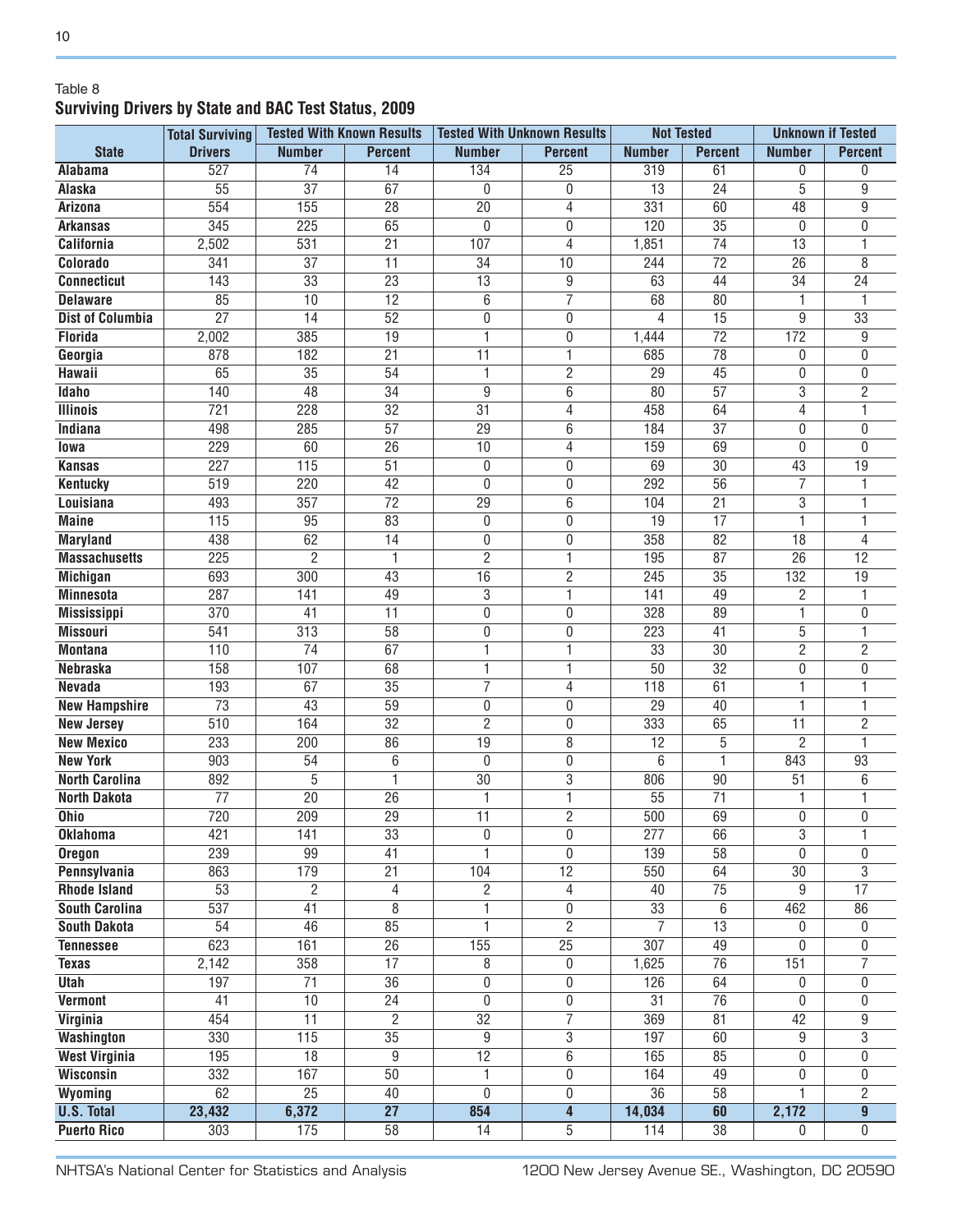#### Table 9 **BAC Test Status for Drivers Involved in Fatal Traffic Crashes, 2000 and 2009**

|                         |                      | 2000             |                                  | 2009                 |                  |                                  |  |  |
|-------------------------|----------------------|------------------|----------------------------------|----------------------|------------------|----------------------------------|--|--|
|                         | <b>Total Drivers</b> |                  | <b>Tested With Known Results</b> | <b>Total Drivers</b> |                  | <b>Tested With Known Results</b> |  |  |
| <b>State</b>            | <b>Involved</b>      | <b>Number</b>    | <b>Percent</b>                   | <b>Involved</b>      | <b>Number</b>    | <b>Percent</b>                   |  |  |
| <b>Alabama</b>          | 1,363                | 478              | $\overline{35}$                  | 1,137                | 420              | $\overline{37}$                  |  |  |
| <b>Alaska</b>           | 125                  | $\overline{72}$  | $\overline{58}$                  | $\overline{88}$      | 59               | 67                               |  |  |
| <b>Arizona</b>          | 1,348                | 353              | $\overline{26}$                  | 981                  | 401              | 41                               |  |  |
| <b>Arkansas</b>         | 852                  | 540              | 63                               | 770                  | 578              | $\overline{75}$                  |  |  |
| <b>California</b>       | 5,079                | 2,483            | 49                               | 4,180                | 2,006            | $\overline{48}$                  |  |  |
| Colorado                | 932                  | $\overline{510}$ | $\overline{55}$                  | 653                  | 285              | 44                               |  |  |
| <b>Connecticut</b>      | 466                  | $\overline{250}$ | $\overline{54}$                  | 300                  | 155              | $\overline{52}$                  |  |  |
| <b>Delaware</b>         | 179                  | 119              | 66                               | 154                  | $\overline{47}$  | $\overline{31}$                  |  |  |
| <b>Dist of Columbia</b> | 62                   | 16               | $\overline{26}$                  | $\overline{37}$      | $\overline{23}$  | 62                               |  |  |
| <b>Florida</b>          | 4,266                | 1,661            | $\overline{39}$                  | 3,487                | 1,353            | $\overline{39}$                  |  |  |
| Georgia                 | 2,149                | 1,467            | $\overline{68}$                  | 1,741                | 695              | 40                               |  |  |
| <b>Hawaii</b>           | 181                  | $\overline{87}$  | $\overline{48}$                  | 139                  | 107              | $\overline{77}$                  |  |  |
| <b>Idaho</b>            | 338                  | 196              | $\overline{58}$                  | 287                  | 156              | $\overline{54}$                  |  |  |
| <b>Illinois</b>         | 1,974                | 955              | $\overline{48}$                  | 1,296                | 739              | $\overline{57}$                  |  |  |
| <b>Indiana</b>          | 1,286                | $\overline{713}$ | $\overline{55}$                  | 991                  | 596              | 60                               |  |  |
| lowa                    | 633                  | $\overline{307}$ | 48                               | 503                  | 138              | $\overline{27}$                  |  |  |
| <b>Kansas</b>           | 637                  | 366              | $\overline{57}$                  | 498                  | 269              | $\overline{54}$                  |  |  |
| <b>Kentucky</b>         | 1,082                | 524              | 48                               | 1,110                | 663              | 60                               |  |  |
| Louisiana               | 1,229                | 745              | 61                               | 1,032                | 707              | 69                               |  |  |
| <b>Maine</b>            | 229                  | $\overline{210}$ | $\overline{92}$                  | 236                  | $\overline{202}$ | 86                               |  |  |
| <b>Maryland</b>         | 872                  | 347              | 40                               | 776                  | 354              | 46                               |  |  |
| <b>Massachusetts</b>    | 605                  | 220              | $\overline{36}$                  | 437                  | $\overline{96}$  | $\overline{22}$                  |  |  |
| <b>Michigan</b>         | 2,008                | 1,054            | $\overline{52}$                  | 1,239                | 689              | $\overline{56}$                  |  |  |
| <b>Minnesota</b>        | 883                  | 691              | $\overline{78}$                  | 551                  | 377              | 68                               |  |  |
| <b>Mississippi</b>      | 1,236                | 847              | 69                               | 857                  | 145              | $\overline{17}$                  |  |  |
| <b>Missouri</b>         | 1,574                | 640              | $\overline{41}$                  | 1,141                | 796              | $\overline{70}$                  |  |  |
| <b>Montana</b>          | 284                  | $\overline{80}$  | $\overline{28}$                  | 271                  | $\overline{215}$ | $\overline{79}$                  |  |  |
| Nebraska                | 369                  | 274              | $\overline{74}$                  | 327                  | 240              | $\overline{73}$                  |  |  |
| <b>Nevada</b>           | 399                  | $\overline{214}$ | 54                               | 335                  | 186              | 56                               |  |  |
| <b>New Hampshire</b>    | 168                  | $\overline{112}$ | $\overline{67}$                  | 144                  | 105              | $\overline{73}$                  |  |  |
| <b>New Jersey</b>       | 1,044                | 551              | $\overline{53}$                  | 824                  | 424              | $\overline{51}$                  |  |  |
| <b>New Mexico</b>       | 558                  | 267              | $\overline{48}$                  | 454                  | 408              | $\overline{90}$                  |  |  |
| <b>New York</b>         | 2,005                | 523              | $\overline{26}$                  | 1,514                | 516              | $\overline{34}$                  |  |  |
| <b>North Carolina</b>   | 2,162                | 212              | $\overline{10}$                  | 1,772                | 542              | $\overline{31}$                  |  |  |
| <b>North Dakota</b>     | 106                  | $\overline{58}$  | $\overline{55}$                  | 168                  | 99               | $\overline{59}$                  |  |  |
| Ohio                    | 1,929<br>1.          | 893              | 46                               | 1,423                | 828              | $\overline{58}$                  |  |  |
| <b>Oklahoma</b>         | 888                  | $\overline{340}$ | $\overline{38}$                  | 942                  | 600              | 64                               |  |  |
| <b>Oregon</b>           | 632                  | $\overline{395}$ | 63                               | 487                  | 318              | 65                               |  |  |
| <b>Pennsylvania</b>     | 2,110                | 1,017            | 48                               | 1,722                | 829              | 48                               |  |  |
| <b>Rhode Island</b>     | $\overline{96}$      | 52               | $\overline{54}$                  | 99                   | $\overline{24}$  | $\overline{24}$                  |  |  |
| <b>South Carolina</b>   | 1,411                | 190              | $\overline{13}$                  | 1,151                | $\overline{511}$ | 44                               |  |  |
| <b>South Dakota</b>     | 217                  | 148              | $\overline{68}$                  | $\overline{143}$     | 118              | 83                               |  |  |
| <b>Tennessee</b>        | 1,741                | 1,023            | $\overline{59}$                  | 1,305                | 375              | $\overline{29}$                  |  |  |
| <b>Texas</b>            | 5,061                | 1,201            | $\overline{24}$                  | 4,163                | 1,565            | $\overline{38}$                  |  |  |
| <b>Utah</b>             | 467                  | 244              | $\overline{52}$                  | 345                  | 137              | 40                               |  |  |
| <b>Vermont</b>          | 91                   | 69               | $\overline{76}$                  | $\overline{97}$      | 62               | 64                               |  |  |
| Virginia                | 1,284                | 443              | $\overline{35}$                  | 965                  | 435              | 45                               |  |  |
| Washington              | 864                  | 459              | $\overline{53}$                  | 634                  | $\overline{397}$ | 63                               |  |  |
| <b>West Virginia</b>    | 523                  | $\overline{330}$ | 63                               | 449                  | 260              | 58                               |  |  |
| Wisconsin               | 1,108                | 645              | $\overline{58}$                  | 727                  | 533              | $\overline{73}$                  |  |  |
| Wyoming                 | 175                  | 104              | $\overline{59}$                  | 148                  | 94               | 64                               |  |  |
| <b>U.S. Total</b>       | 57,280               | 25,695           | 45                               | 45,230               | 21,877           | 48                               |  |  |
| <b>Puerto Rico</b>      | 722                  | 481              | 67                               | 472                  | 291              | 62                               |  |  |